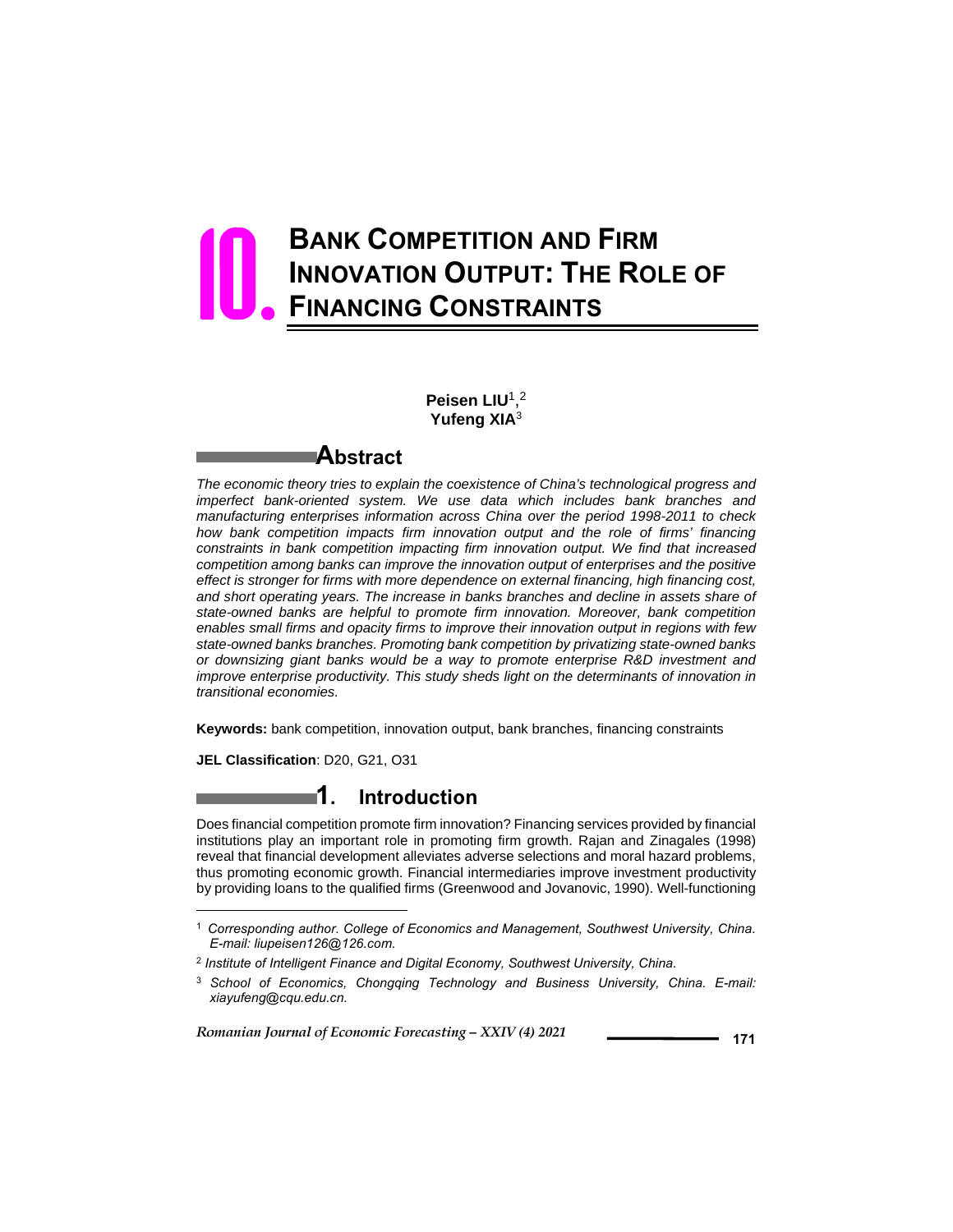financial market could promote resource allocation efficiency and technological progress through monitoring firms' behavior and by matching lenders and borrowers efficiently (King and Levine, 1993).

Some studies investigate the effects of market characteristics on innovation activities of enterprise, such as competition (Aghion *et al.*, 2005), stock market development (Brown, Martinsson, and Petersen, 2013) and financing constraint (Caggese, 2019). Due to the imperfection of financial markets, the innovative activities of firms are constrained by internal financing (Guariglia and Liu, 2014). Innovative entrepreneurs initially face stronger financial constraints under arm's length financing than relationship financing, which reduces social welfare (Spiganti, 2019). Those firms that rely more on the inter-bank market reduced their innovative performance than other firms during the financial crisis (Giebel and Kraft, 2019). On the other hand, Kim, Lee and Kim (2016) find that bank loans have negative impact on technological innovation activities of firms, while stocks and bonds have positive effect on them. Although verifying the determinants of firm innovation is important for policy makers and academics, studies that link bank competition and innovation are sparse.

China has been experiencing an ongoing economic boom for 40 years, but presents a puzzle. The banking sector is the main source of firms financing. Bank competition has increased substantially in China over the past 40 years, while the government acknowledged that small firms face more obstacles than large firms in access to funds from financial institutions. According to the market power hypothesis, the rising competition of banks and the obstruction of enterprise financing should not occur at the same time. Due to theoretically equivocal predictions and endogeneity concerns, the influence of bank competition on firm innovation remains an issue of argument. One possible reason is that the role of financing constraints in bank competition affecting enterprise innovation is not clear.

To this end, this study seeks the micro-channel about how firms make decisions on innovation given local bank competition and firms' characteristics. This study uses a panel data of firms from China to investigate: (1) how bank competition impacts firm innovation output, (2) whether the effect differed relying on the levels of firms' financing constraints, (3) whether bank competition has different influence on innovation output of enterprises of different scale and transparency. The results suggest that bank competition results in an increase in firm innovation output and the effect is greater for financing-dependent enterprises, enterprises with high financing cost and young enterprises. Enterprises that invest more in R&D and small and medium-sized enterprises benefit from the intensified competition of banks.

This study has made some contributions. First, this paper contributes to bank competition measurement. The structural and non-structural approaches are the primary methods to measure bank competition in the previous literature. We use the banking structure around firms to proxy the bank competition, thus distinguishing bank competition faced by firms in different regions. Second, this study contributes to the broader literature on the relationship between bank competition and innovation output, while previous studies neglect the effects of bank competition on firm innovation. We add microscopic evidence to the determinants of innovation from the perspective of competition among financial institutions. Third, previous studies neglect the effects of firm financing constraints in bank competition influencing innovation, while this article clarifies the relation between bank competition and innovation by investigating the influence of bank competition on innovation output under different financing constraints and characteristics of enterprises. China is at a critical stage of promoting innovation-driven economic growth, and the lack of strong evidence of innovation determinants has caused regret for promoting innovation-driven economic development.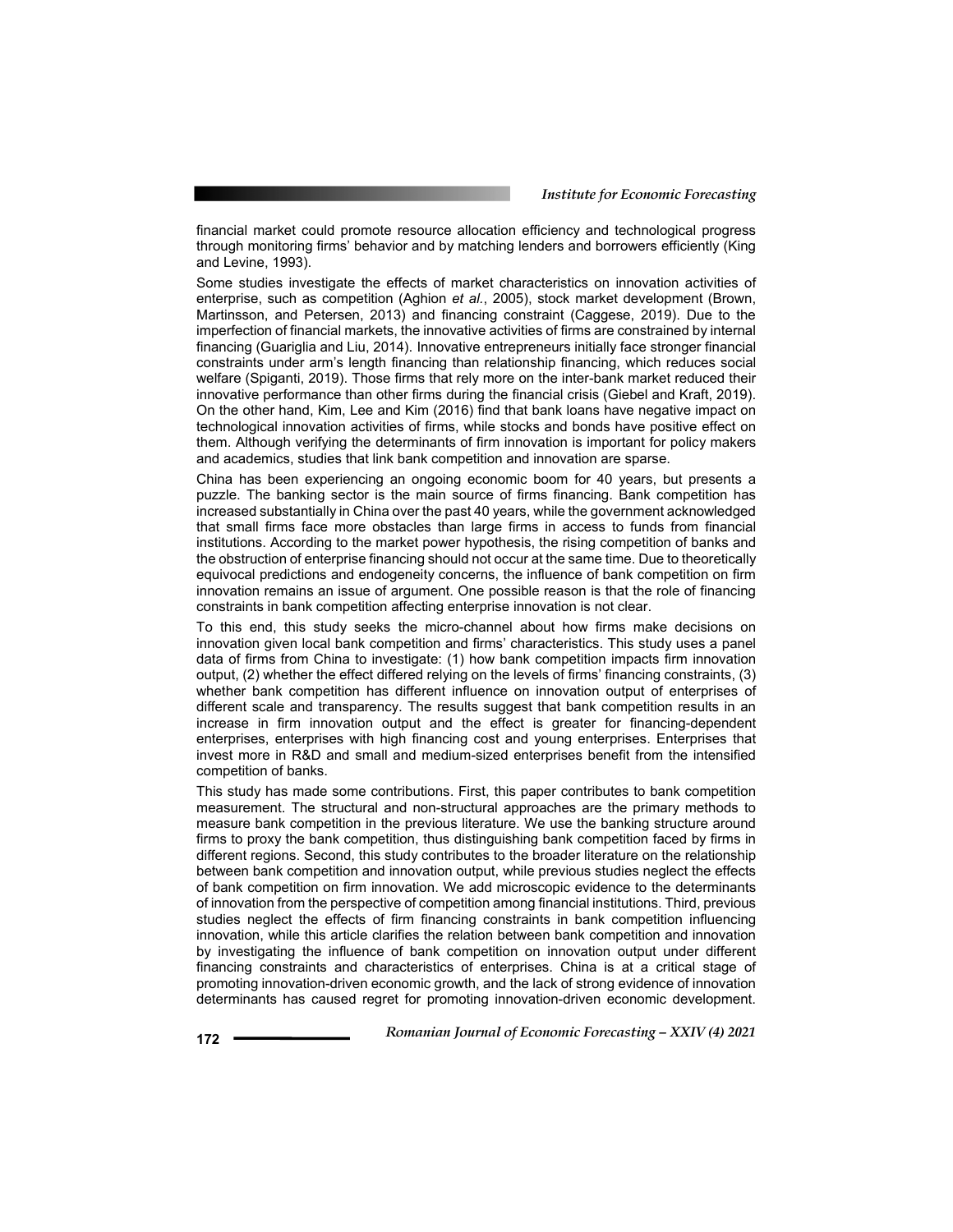

Under the background of global economic slowdown caused by COVID-19 epidemic, the conclusions of the study are significant.

Section 2 provides theoretical predictions of how bank competition should influence innovation. Section 3 and Section 4 describe the methodology and data used in the study, respectively. Section 5 and Section 6 discuss the results. Section 7 provides conclusions and suggestions.

## **2. Literature review and hypotheses**

This article draws on previous studies that analyze the factors that impact firm innovation, and then finds out the factors which have effects on firm innovation activities. The theoretical literature presents conflicting conclusions about the effect of bank competition on financial constraints. The market power hypothesis argues a positive relation between bank competition and access to loans, since competitive banking decreases the market power of banks and is less likely to result in credit rationing than is monopoly banking (Santiago, Francisco, and Udell, 2009). Relaxing bank branching restrictions leads to bank branches compete with another and promotes both quantity and quality of manufacturing firm innovation across the US over the period of the 1980s and 1990s (Amore, Schneider, and Žaldokas, 2013). In addition, the effect of bank competition on obtaining loans may depend on the condition of information asymmetry. Higher competition would increase debt availability when there is no asymmetric information (González and González, 2014). Financing constraints hinder the innovation of small and medium-sized enterprises in an unfavorable environment, but the long-term relationship between firms and banks can reduce information asymmetry and alleviate the adverse effects of financing constraints (Antonia, Domingo, and Howard, 2016). Bank competition increases opaque firms' access to loans in homogeneous market with a large amount of small banks and reduces these firms' lending in heterogeneous market. (Heddergott and Laitenberger, 2017).

The information hypothesis, in contrast, suggests that lower competition results in the incentive for financial institutions to invest in relationship lending which is useful for them to obtain soft information and alleviate information asymmetry (Berger and Udell, 2002). A higher degree of bank competition reduces relationship lending and increases financial constraints. The phenomenon of inefficiency causes financial constraints to be alleviated in the banking markets dominated by large banks than in the banking markets composed of some small banks. Marquez (2002) observes that competitive bank markets may cause lending to low-quality borrowers, since banks could not screen potential borrowers. On the other hand, Cornaggia *et al.* (2015) argue that the increase in bank competition prevents public corporations' innovations but promotes private firms' innovation which face financing obstacles.

Financial development could increase endogenously with the expectation of technological advance, when there are no constraints for financial system improvement. Enhancing firms' access to credit from banks promotes innovation, while poor access to funds is likely to hinder convergence to the technological frontier for firms. If bank competition directly relieves firms' financial constraints, then bank competition could improve their R&D expenditures and innovation outputs. We expect firm-level innovation to increase following bank competition, since firms can take advantage of the improved supply of loans to invest in R&D projects. The hypotheses are stated as follows.

Hypothesis 1: There is a positive correlation between banking competition and firm innovation output.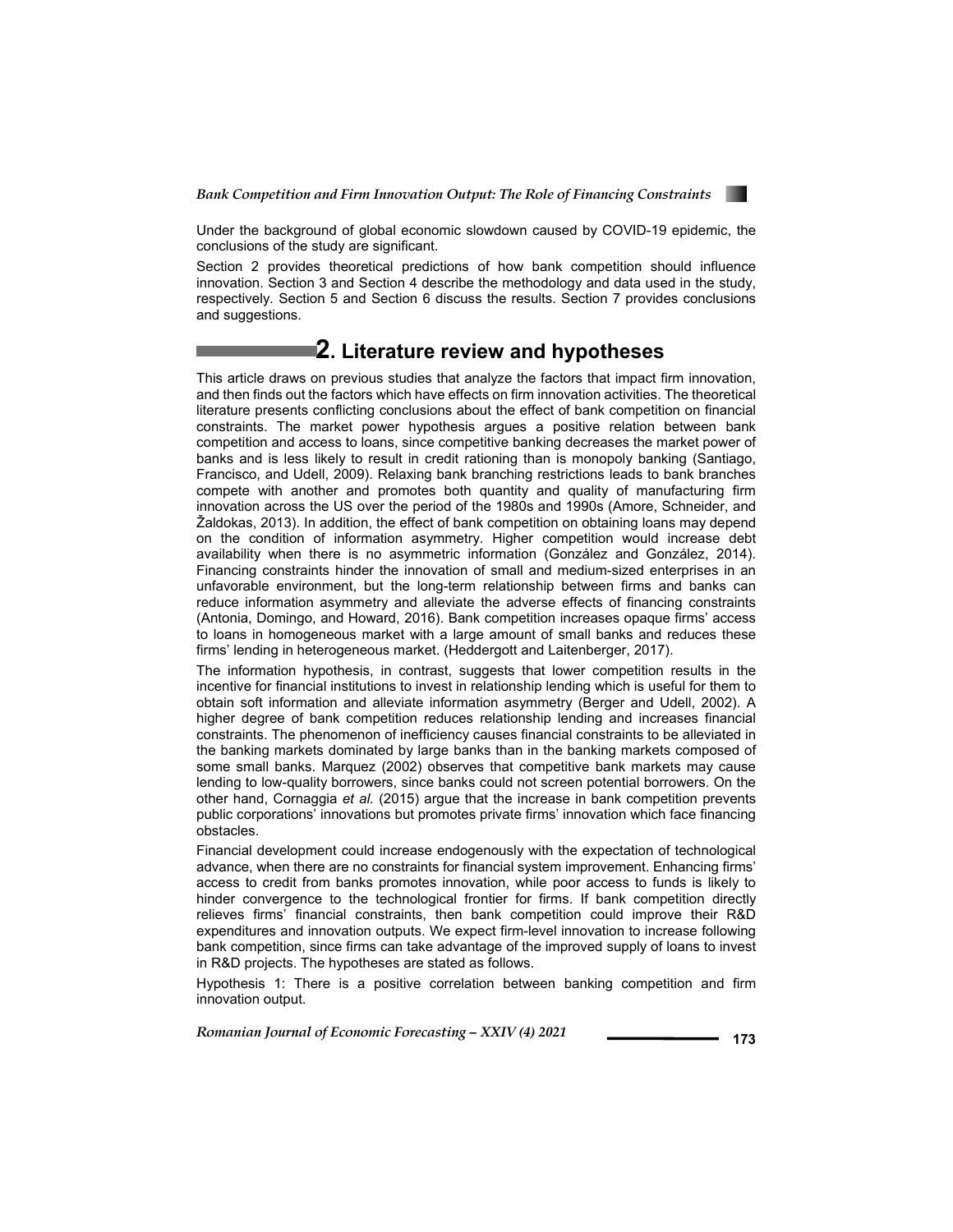Hypothesis 2: The influence of bank competition on innovation output is stronger for firms with financing constraints.

## **3. Methodology**

### *3.1. Empirical methodology*

We develop the following baseline equations to identify the influences of bank competition on firm innovation output and how financing constraints shape the effect:

Ln\_Innovation<sub>j,i,t</sub> =  $\beta_0 + \beta_1$ BranchCR4<sub>i,t</sub>-1 +  $\beta_2$ BranchHHI<sub>i,t-1</sub> +  $\beta_3F_{j,i,t-1} + \omega_i + \eta_t + \mu_k + \varepsilon_{j,i,t}$  (1) Ratio\_Innovation<sub>ji,t</sub> =  $\beta_0$  +  $\beta_1$ BranchCR4<sub>it<sup>-1</sup></sub> +  $\beta_2$ BranchHHI<sub>it<sup>-1</sup></sub> +  $\beta_3F_{j,i,t}$ <sub>1</sub> +  $\omega_i$  +  $\eta_i$  +  $\mu_k$  +  $\varepsilon_{j,i,t}$  (2) where *j* indexes the firm, *i* indexes the prefecture-level city, and *t* indexes the year.<sup>2</sup> Ln\_Innovation and Ratio\_Innovation<sub>i</sub> denote the innovation output of firm. We use two structural measures, BankCR4 and BankHHI, to measure regional bank competition (Carlson and Mitchener, 2009; Temesvary, 2015).<sup>3</sup>  $F_{i,i,t}$  is control variables that impact firms' future innovation output. Table 1 shows the variables definitions.

The residual term of regression includes unobservable both region characteristics and industry characteristics, which are related to both firm innovation and bank competition. Standard Ordinary least squares (OLS) regression is difficult to produce correct statistical inferences with these unobservable characteristics existing. The panel dataset enables us to control region-level effects and industry-level effects, and thus eliminates time-invariant unobservable effects that influence firm innovation. Therefore, we include prefecture-level, year-level, and industry-level effects in the baseline regression.  $\omega_i$  is the prefecture-level region specific effects and tackle omitted variables from the equations that generate variation in a region's stance toward bank competition may be correlated with innovations activities. Persistent diversities across prefectures could be stripped out when model include prefecture fixed effects.  $\eta_t$  is the year fixed effects.  $\mu_k$  is the industry specific effects.  $\varepsilon_{i,k}$  is the error term.

There is debate on the causality between bank competition and firm innovation. Kroszner and Strahan (1999) find obvious differences in state-level characteristics among states that affect the timing of bank competition, and it may be that these differences trigger bank competition. However, bank competition is measured at the prefecture level in this study, whereas the innovation output measures for firm-level information are derived from a different data set. Thus, firms' innovation output measure is unlikely to affect bank competition at the prefecture level.

Region and industry characteristics related to both bank competition and firm innovation may be left in the residual terms and lead to incorrect statistical inferences. We use a panelbased fixed-effect identification method to control the time series and cross-sectional dynamics (Rajan and Zinagales, 1998). The approach addresses the problem of identifying the specific effect mechanisms through which bank competition influences firm innovation.

l

<sup>2</sup> *As of June 2018, China has 334 prefecture-level administrative divisions.*

*<sup>3</sup> The big four state-owned commercial banks are the Industrial and Commercial Bank of China, the Bank of China, the Construction Bank of China, and the Agriculture Bank of China.*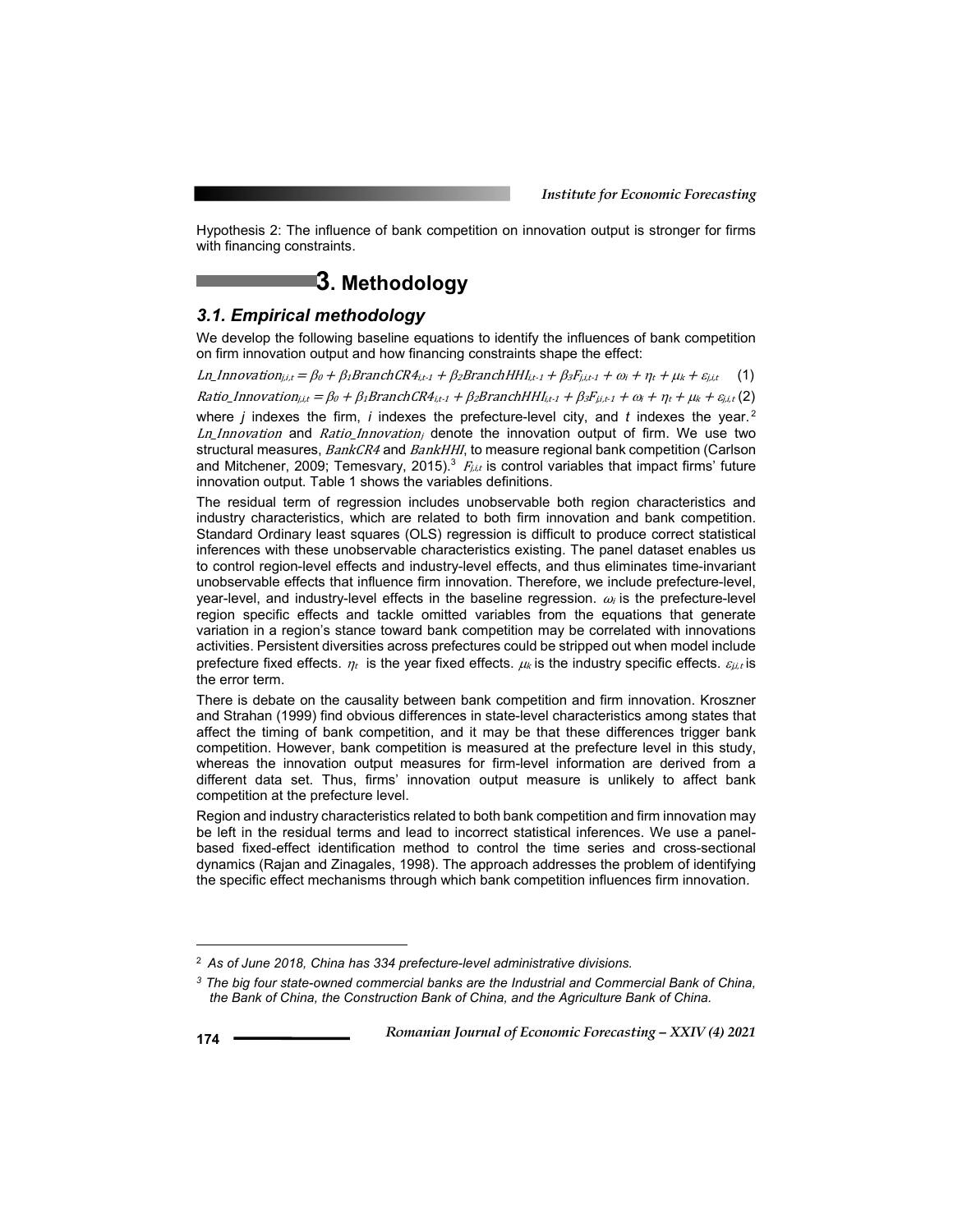

To control the potential endogeneity problem and the contemporaneous reverse causality, we exploit the competition of regional banking sector and perform the estimations through lagging the independent variables by one year.

### *3.2. Variable measurement*

#### *3.2.1. Measuring firm innovation*

It is hard to measure firm innovation, but patents are easily measured and are usually used as an indicator of innovation. This measurement method has faults. Patents' tendency is different across regions, industries, and processes. Patents measure inventions instead of innovations, and some firms are prone to protect their innovations by other methods rather than applying for patents. Hu, Zhang and Zhao (2017) find that the patents growth comes from the extensive margin of growth-firms in China. They observe that the correlations between patents and labor productivity and that between patents and R&D expenditures are weak, particularly for the extensive margin of patents. Moreover, R&D expenditures measure firm innovation, which may be biased, especially for small firms. R&D expenditures do not necessarily result in innovations and not all innovations result from these expenditures (Archibugi and Sirilli, 2000; Yuriy and Monika, 2013), *i.e.*, R&D expenditures are input rather than output.

This study constructs two measures for firm-year innovation output: the logarithm of the firm's value of new product  $(Ln_1Inovation)$ , the ratio of the firm's value of new product divided by its output value (Ratio\_Innovation). The new product used in this article belongs to the innovation category defined by Schumpeter.

#### *3.2.2. Measuring bank competition*

The studies about industrial organization provide different methodological ways to measure competition. The traditional structure-conduct-performance (SCP) model argues that low industry concentration is positively related to competitive business and leads to low profitability.

This study relies on aggregate measures of bank competition. Following previous studies (Carlson and Mitchener, 2006; Temesvary, 2015; Degl'Innocenti, Mishra, and Wolfe, 2017; Liu, Li, and Huang, 2018), we use concentration ratio (*BankCR4*) and Herfindahl index (*BankHHI*) as the proxies of bank competition. The calculated results show that the banking sector of China prefecture-level regions is fairly concentrated.

#### *3.2.3. Measuring control variables*

The models control for firm characteristics that may impact innovation output. Specifically, they use the firm's assets  $(Size)$  to alleviate the deviation of firm size. The argument on including firm size is that large firms could put more resources into innovative projects. The firm's age  $(Age)$  is used to control for the dependence of the operating period, the firm's capital-labor ratio  $(K_L L)$  to control for the capital intensity (Aghion, Van Reenen, and Zingales, 2013). The firm's leverage ratio (*Leverag*e) is used to eliminate the impact of financial leverage, the firm's return on assets  $(ROA)$  to control for the effect of internal funds in supporting firms' innovation activities, the amount of subsidies received from the government  $(Subsidy)$  to control the government's support for firms. The firm's asset tangibility (*Tangibility*) is used to control for the mortgage of a firm's assets, and lower ratio of tangible assets could result in few opportunities for firms to obtain external financing (Fungáčová, Shamshur, and Weill, 2017). Finally, the Herfindahl index of industries (Industry-HHI) is used to control for the influence of industry concentration.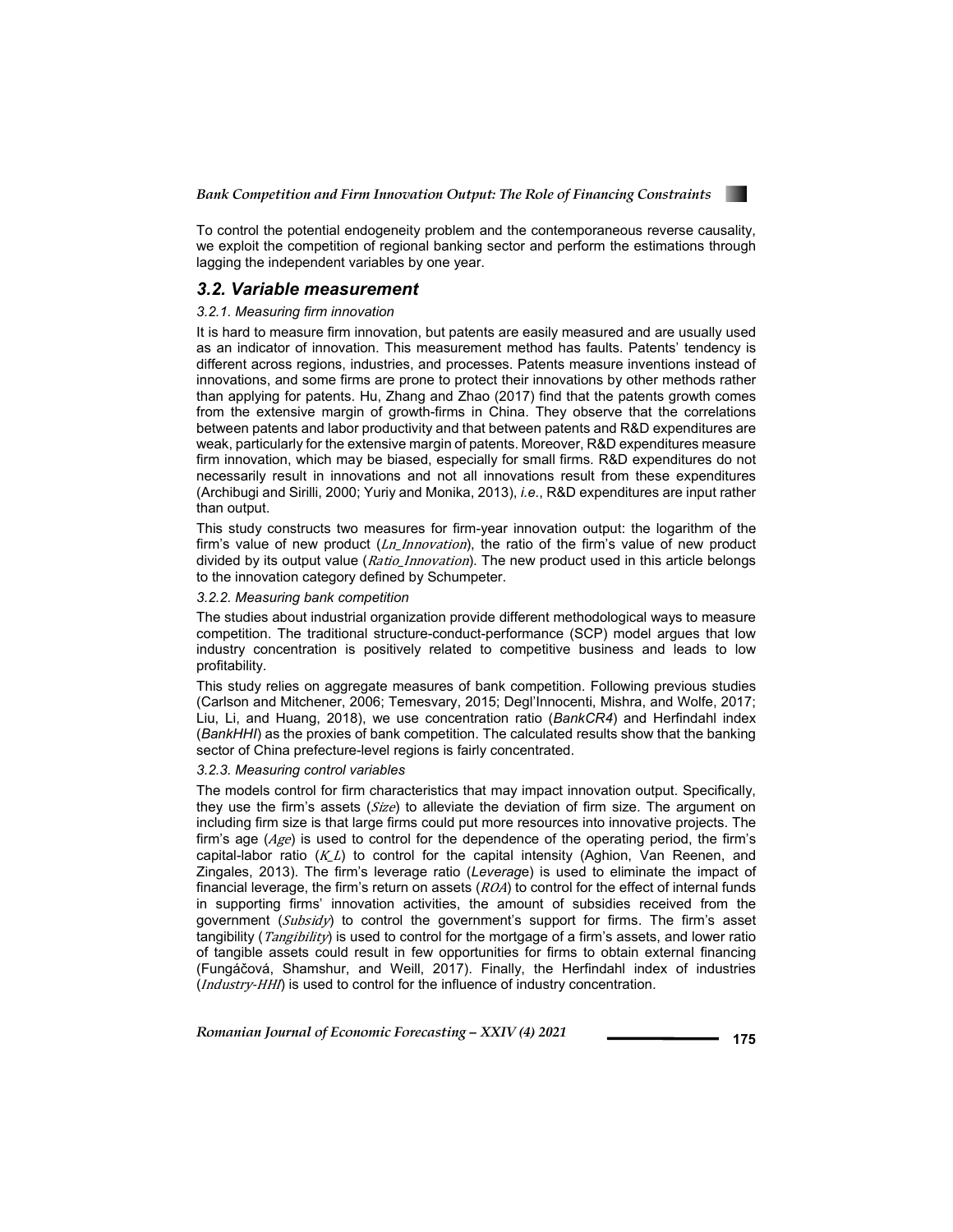Table 1 reports the variables definitions used in this paper, including dependent and independent variables.

#### **Table 1**

| Variable        | <b>Definition</b>                                                                                |
|-----------------|--------------------------------------------------------------------------------------------------|
| Ln Innovation   | The firm's value of new product.                                                                 |
|                 | Ratio_Innovation   The ratio of the firm's value of new product divided by its output value (%). |
| <i>BankCR4</i>  | The ratio of the big four state-owned commercial bank branches to commercial                     |
|                 | bank branches.                                                                                   |
| <b>BankHHI</b>  | The Herfindahl index of the big four state-owned commercial bank branches                        |
|                 | to commercial bank branches.                                                                     |
| <i>AssetCR4</i> | The proportion of assets of the big four state-owned commercial banks.                           |
| <i>Branches</i> | The logarithm of the number of commercial bank branches.                                         |
| <b>Size</b>     | The firm's total assets.                                                                         |
| Age             | The number of years the firm has existed since its founding year.                                |
| KL              | The firm's fixed assets divided by the number of employees.                                      |
| Leverage        | The firm's debt divided by its total assets.                                                     |
| <b>ROA</b>      | The ratio of the firm's profit to its total assets.                                              |
| Subsidy         | Subsidies received by the firm from the government.                                              |
| Tangibility     | The ratio of the firm's tangible fixed assets to its total assets.                               |
| Industry-HHI    | The Herfindahl index of sales values with four-digit SIC codes between 1310                      |
|                 | and 4290.                                                                                        |

**Definition of variables used in the study** 

*Note: The data of variable Ln\_Innovation, Size, K\_L, and Subsidy are logarithmic in the regressions.* 

## **4. Data**

The sample contains 1279650 firm-year observations for 323871 manufacturing enterprises in China during the period 1998-2011. We obtain the firm-level data from the *Annual Survey of Industrial Enterprise* and the bank branches information from *China Banking and Insurance Regulatory Commission*. Table 2 shows the summary statistics of the variables. Correlation coefficients among independent variables are lower than 0.51, and multicollinearity is not an issue.

China's banking concentration has decreased substantially in the financial market over the past 30 years, but it remains dominated by state-owned commercial banks. Statistics show that the concentration ratio of banking industry was higher than 0.4 in the most prefecturelevel regions in 1994, while the ratio experienced a significant drop until 2017. In 1994, the value of *BranchCR4* was above 0.6 in half of the prefecture-level cities. By 2017, the value of *BranchCR4* was less than 35% in half of the prefecture-level cities.

#### **Table 2**

| <b>DAMMAL A</b> STANSHOP |       |           |              |            |  |  |  |  |  |
|--------------------------|-------|-----------|--------------|------------|--|--|--|--|--|
| Variable                 | Min   | Mean      | Max          | S.D        |  |  |  |  |  |
| Ln Innovation            | 0.000 | 12631.610 | $1.32e + 08$ | 352183.700 |  |  |  |  |  |
| Ratio Innovation         | 0.000 | 3.329     | 100.000      | 14.308     |  |  |  |  |  |
| <i>BankCR4</i>           | 0.000 | 0.488     | 0.988        | 0.181      |  |  |  |  |  |
| <b>BankHHI</b>           | 0.000 | 0.079     | 0.923        | 0.059      |  |  |  |  |  |
| <i>AssetCR4</i>          | 0.000 | 0.576     | 1.000        | 653.062    |  |  |  |  |  |

**Summary statistics**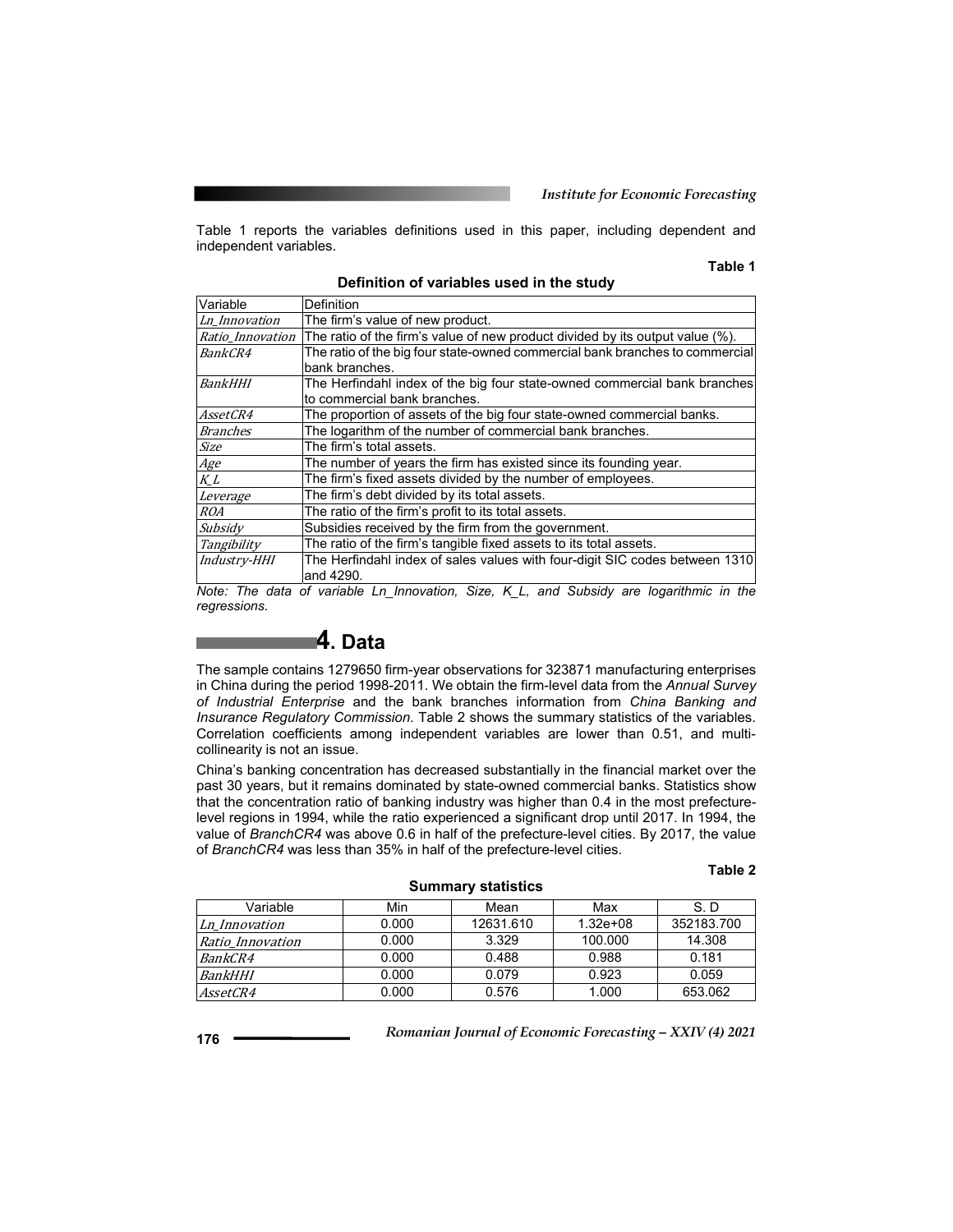*Bank Competition and Firm Innovation Output: The Role of Financing Constraints* 

| Variable            | Min      | Mean      | Max         | S.D        |
|---------------------|----------|-----------|-------------|------------|
| Branches            | 0.000    | 668.940   | 3400.000    | 0.244      |
| Size                | 18,000   | 99830.200 | $2.23e+08$  | 944293.200 |
| Age                 | 1.000    | 9.821     | 62.000      | 9.989      |
| K_L                 | 0.226    | 104.783   | 1290906.000 | 1122.495   |
| Leverage            | 0.000    | 0.557     | 0.999       | 0.257      |
| <i>ROA</i>          | $-0.399$ | 0.088     | 0.100       | 0.153      |
| Subsidy             | 0.000    | 221.861   | 4811285.000 | 7323.165   |
| Tangibility         | 0.000    | 0.336     | 1.000       | 0.219      |
| <i>Industry-HHI</i> | 0.001    | 0.035     | 0.421       | 0.075      |

*Note: The statistics of Ln\_Innovation, Branches, Size, K\_L, and Subsidy are the original values.* 

## **5. Empirical results**

There are three dimensions to measure firms' financing constraints: the dependence of firms on external financing, the cost of firms paying for external financing, and the number of years firms have been operating (Beck *et al.*, 2006; Yuriy and Monika, 2013). If access to loans is a channel through which bank competition impacts firms' innovation activities, the effects of bank competition are more predominant for firms with severe financing constraints. Therefore, we expect that firms that are more external finance dependent and have higher debt cost experience an increase, instead of a decrease, in innovation output when bank competition rises.

### *5.1. The role of external finance dependence in bank competition affecting innovation output*

To test whether firms' dependence on external financing as an underlying mechanism by which bank competition impacts firm innovation, the study investigates this notion through classifying firms relying on whether their external finance dependence exceeds that of firms in the same industry. Specifically, following the measures of external finance dependence provided by previous studies (Bertrand, Antoinette, and David, 2007; Duchin, Ozbas, and Sensoy, 2010; Cornaggia, Mao, Tian, and Wolfe, 2015), we divide the firms into two groups according to whether their dependence on external financing is higher than the median of firms' debt ratio in each four digit-industry, and each group is equal in size. Table 3 presents the results.

The coefficients of BankCR4 and BankHHI on high external finance dependent firms are significantly negative at the 1% and higher in absolute values than these results for low external finance dependent firms. For instance, every 1% decrease in the proportion of big four state-owned commercial bank branches raises innovation outputs by RMB20.442 for high external finance dependence firms in column 1, and every 1% decrease in the proportion of big four state-owned commercial bank branches increases innovation outputs by RMB15.746 for low external finance dependence firms in column 5. Bank competition is positively associated with firm innovation output and this relationship is stronger for high external finance dependent firms than for low external finance dependent firms.

These conclusions are in line with findings of Amore, Schneider and Žaldokas (2013), who observe banking deregulation is beneficial to innovation activities. The effects of bank competition are driven by the relaxation of financing constraints. However, these results do not necessarily indicate that, following bank competition, firms invest in innovation activities directly with bank financing. Firms can use bank funds to invest in non-innovation projects,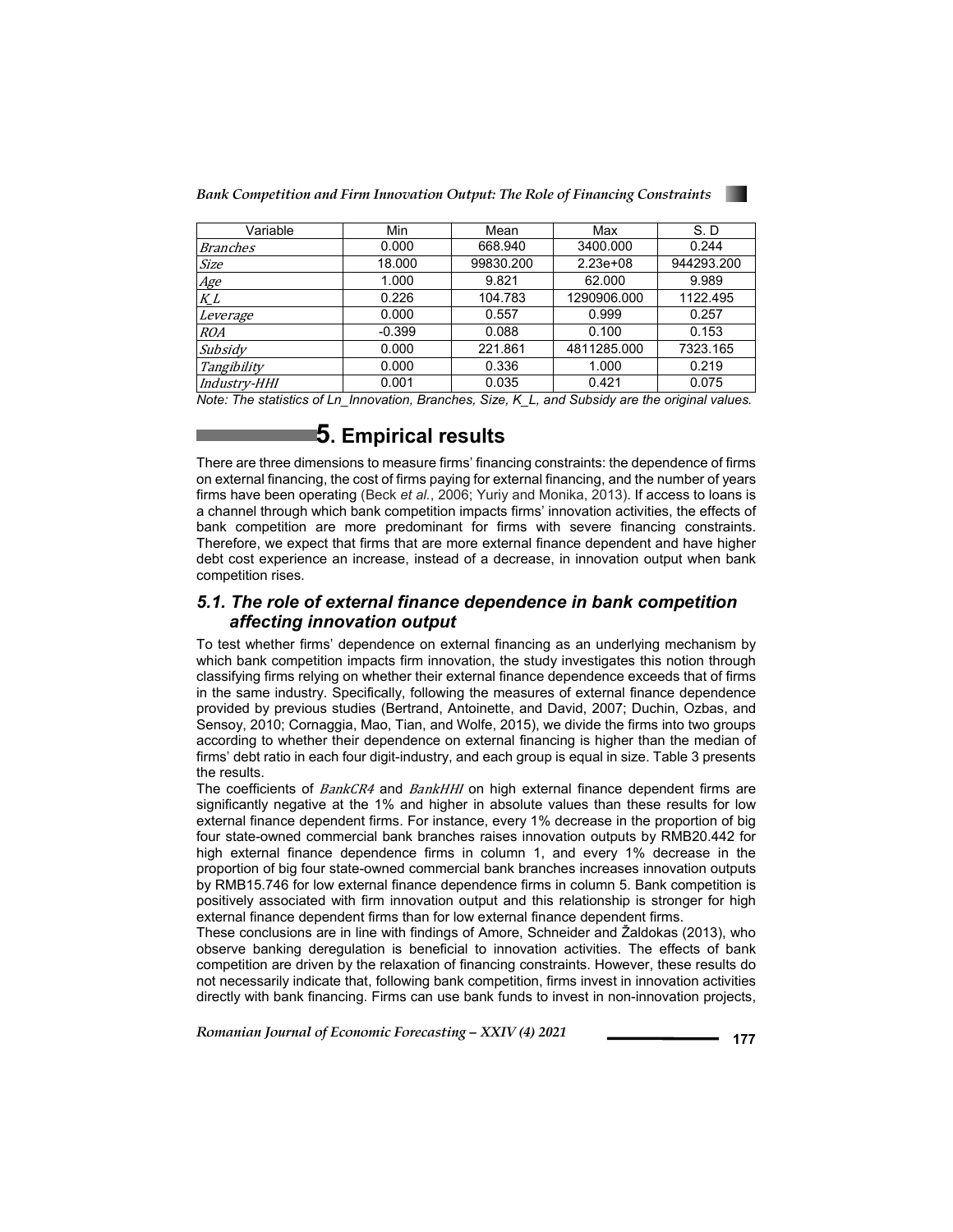and thus these firms could allocate more internal funds to innovation projects. Although financing constraints have significant negative effects on R&D expenditures and innovative sales (Xiang *et al.*, 2019), bank competition promotes firm innovation by promoting their financing capacity.

#### **Table 3**

| unuu uupunuur  |                         |                                                                              |              |                  |             |               |             |                  |
|----------------|-------------------------|------------------------------------------------------------------------------|--------------|------------------|-------------|---------------|-------------|------------------|
|                | (1)                     | (2)                                                                          | (3)          | (4)              | (5)         | (6)           | (7)         | (8)              |
| Group          |                         | High external finance dependence firms Low external finance dependence firms |              |                  |             |               |             |                  |
| Dependent      |                         | Ln Innovation                                                                |              | Ratio_Innovation |             | Ln Innovation |             | Ratio_Innovation |
| variable       |                         |                                                                              |              |                  |             |               |             |                  |
| <i>BankCR4</i> | $-0.7\overline{15}$ *** |                                                                              | $-2.006"$    |                  | $-0.454$ ** |               | $-1.669$ ** |                  |
|                | (0.108)                 |                                                                              | (0.481)      |                  | (0.118)     |               | (0.418)     |                  |
| BankHHI        |                         | $-1.619***$                                                                  |              | $-4.411***$      |             | $-1.179***$   |             | $-4.180***$      |
|                |                         | (0.313)                                                                      |              | (1.203)          |             | (0.348)       |             | (1.339)          |
| <i>Size</i>    | $0.622***$              | $0.622***$                                                                   | 1.695***     | $1.695***$       | $0.572***$  | $0.572***$    | $1.513***$  | 1.514            |
|                | (0.008)                 | (0.008)                                                                      | (0.033)      | (0.033)          | (0.008)     | (0.008)       | (0.030)     | (0.030)          |
| Age            | $0.121***$              | $0.121***$                                                                   | $0.184***$   | $0.184$ ***      | 0.085       | $0.085$ ***   | 0.048       | 0.048            |
|                | (0.006)                 | (0.006)                                                                      | (0.028)      | (0.028)          | (0.006)     | (0.006)       | (0.029)     | (0.029)          |
| KL             | $-0.199***$             | $-0.199***$                                                                  | $-0.260$ *** | $-0.260***$      | $-0.189$ ** | $-0.189***$   | $-0.217***$ | $-0.217$ ***     |
|                | (0.008)                 | (0.008)                                                                      | (0.038)      | (0.038)          | (0.007)     | (0.007)       | (0.033)     | (0.033)          |
| Leverage       | $-0.300***$             | $-0.300***$                                                                  | $-1.289**$   | $-1.288$ **      | $0.119***$  | $0.118***$    | $0.148*$    | $0.147*$         |
|                | (0.020)                 | (0.020)                                                                      | (0.104)      | (0.104)          | (0.018)     | (0.018)       | (0.086)     | (0.086)          |
| <b>ROA</b>     | $0.434***$              | $0.430***$                                                                   | $1.469***$   | $1.458***$       | $0.339***$  | $0.339***$    | $1.464$ *** | $1.462$ ***      |
|                | (0.033)                 | (0.033)                                                                      | (0.149)      | (0.149)          | (0.025)     | (0.025)       | (0.114)     | (0.114)          |
| Subsidy        | $0.094$ **              | $0.094$ **                                                                   | $0.306$ **'  | $0.306***$       | $0.082***$  | $0.082***$    | $0.294$ *** | $0.294$ ***      |
|                | (0.003)                 | (0.003)                                                                      | (0.014)      | (0.014)          | (0.003)     | (0.003)       | (0.016)     | (0.016)          |
| Tangibility    | $0.540$ ***             | $0.540***$                                                                   | 0.238        | 0.236            | $0.273$ **  | $0.273***$    | $-0.857$ ** | $-0.857$ **      |
|                | (0.037)                 | (0.037)                                                                      | (0.178)      | (0.178)          | (0.030)     | (0.030)       | (0.148)     | (0.148)          |
| Industry-HHI   | $0.386***$              | $0.384***$                                                                   | 1.298***     | 1.290***         | $0.178***$  | $0.177***$    | $0.559**$   | $0.555$ **       |
|                | (0.059)                 | (0.059)                                                                      | (0.286)      | (0.286)          | (0.056)     | (0.056)       | (0.266)     | (0.266)          |
| Regional FE    | Yes                     | Yes                                                                          | Yes          | Yes              | Yes         | Yes           | Yes         | Yes              |
| Industry FE    | Yes                     | Yes                                                                          | Yes          | Yes              | Yes         | Yes           | Yes         | Yes              |
| Year FE        | Yes                     | Yes                                                                          | Yes          | Yes              | Yes         | Yes           | Yes         | Yes              |
| Obs.           | 639825                  | 639825                                                                       | 639825       | 639825           | 639825      | 639825        | 639825      | 639825           |
| $R^2$          | 0.174                   | 0.174                                                                        | 0.093        | 0.093            | 0.171       | 0.171         | 0.098       | 0.098            |

**The role of external finance dependence** 

*Note: The statistical inferences are based on standard errors (reported in brackets) clustered by prefecture-level region and four-digit SIC industry. \*\*\*, \*\*, and \* denote significance at the 1%, 5%, and 10% levels, respectively.* 

### *5.2. The role of debt cost in bank competition affecting innovation output*

Competition among banks reduces the borrowing cost of enterprises (Lian, 2018; Li *et al.*, 2020). We expect the effects of bank competition should be stronger for firms with high cost of external financing. We check this notion by classifying firms relying on whether their debt cost is higher than their industry peers. Specifically, we divide the firms into two groups according to whether their debt cost *(i.e*., the firm's interest expense divided by its total debt) is higher than the median of firms' debt cost: high debt cost firms, and low debt cost firms. Table 4 presents the results.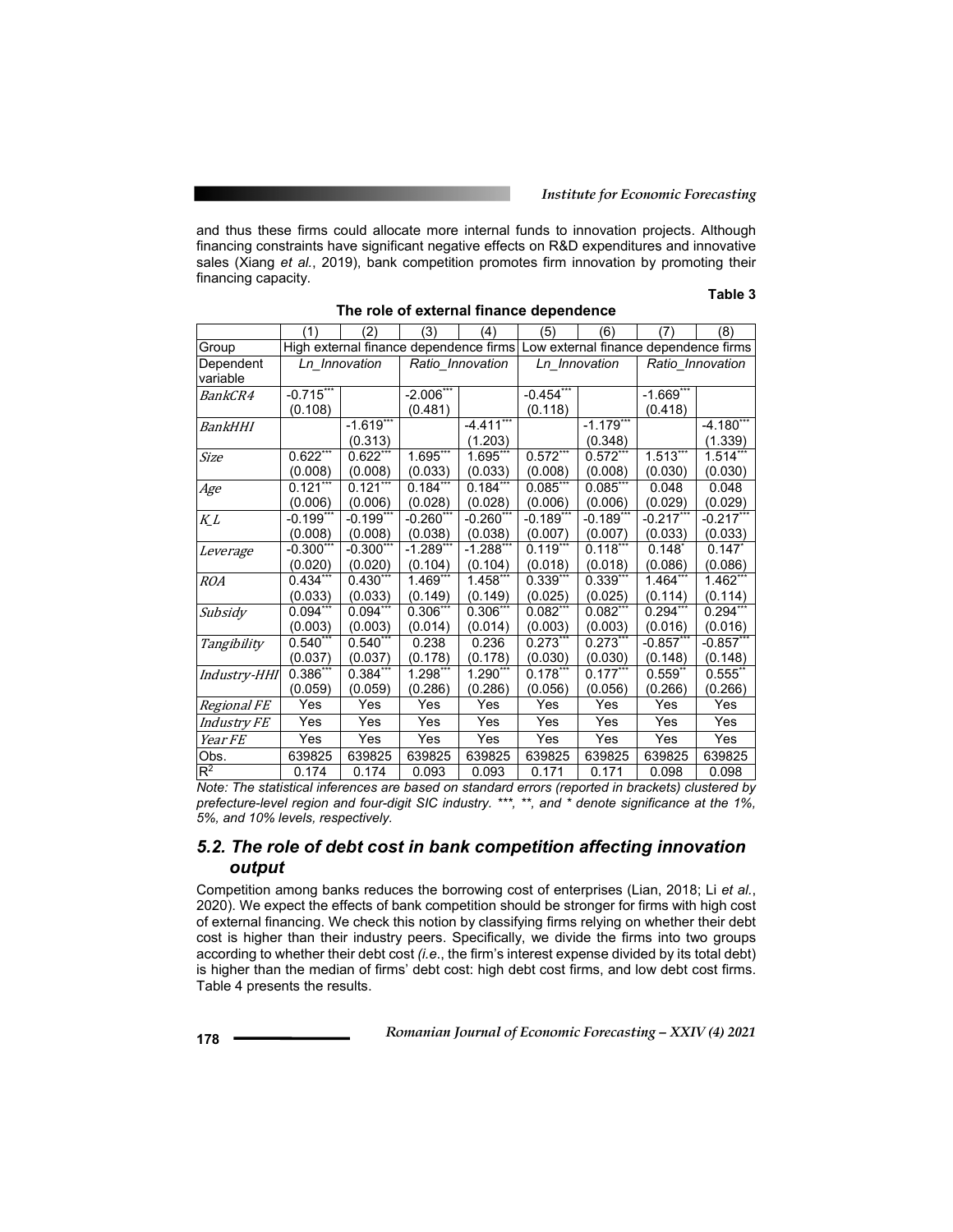

The coefficients of *BankCR4* and *BankHHI* are significantly negative, thereby suggesting that bank competition has a positive influence on firm innovation output. The finding is consistent with the result showed in Table 3 and is consistent with Tian, Han and Mi (2019), who argue that the intensification of bank competition is related to the innovation efficiency in R&D investment and output. We note that the effect is stronger for firms with high borrowing costs than for firms with low borrowing costs. Compared with the results in columns 5 to 8, the results in columns 1 to 4 show that firms with high debt cost have a higher elasticity of innovation output with respect to bank competition than the elasticity of low debt cost firms. As shown in column 1, every 1% decrease in the proportion of big four state-owned commercial bank branches increases innovation outputs by RMB22.569 for firms with high debt cost. Every 1% decrease in the proportion of big four state-owned commercial bank branches increases innovation outputs by RMB12.523 for firms with low debt cost as shown in column 5. These results suggest that financing costs play an important role in bank competition impacting firms' innovative performance, especially for firms who suffer high financing costs.

**The role of debt cost** 

#### **Table 4**

|                       | (1)                    | (2)                    | (3)                     | (4)                    | (5)                    | (6)                   | (7)                    | (8)                               |  |
|-----------------------|------------------------|------------------------|-------------------------|------------------------|------------------------|-----------------------|------------------------|-----------------------------------|--|
| Group                 |                        | High debt cost firms   |                         |                        | Low debt cost firms    |                       |                        |                                   |  |
| Dependent<br>variable |                        | Ln Innovation          |                         | Ratio Innovation       |                        | Ln Innovation         |                        | Ratio Innovation                  |  |
| <i>BankCR4</i>        | $-0.814***$<br>(0.132) |                        | -2.657**<br>(0.513)     |                        | $-0.225$ **<br>(0.078) |                       | -0.754**<br>(0.326)    |                                   |  |
| BankHHI               |                        | $-1.953***$<br>(0.396) |                         | $-6.057$<br>(1.483)    |                        | $-0.555$<br>(0.213)   |                        | $-1.964$ **<br>(0.890)            |  |
| Size                  | $0.691***$<br>(0.009)  | $0.691***$<br>(0.009)  | $1.821***$<br>(0.033)   | $1.821***$<br>(0.033)  | $0.447***$<br>(0.007)  | $0.447***$<br>(0.007) | $1.233***$<br>(0.029)  | $1.233***$<br>(0.029)             |  |
| Age                   | $0.136***$<br>(0.006)  | $0.136***$<br>(0.006)  | $0.235***$<br>(0.030)   | $0.235***$<br>(0.030)  | $0.048***$<br>(0.005)  | $0.048***$<br>(0.005) | $-0.064**$<br>(0.026)  | $-0.064$ <sup>**</sup><br>(0.026) |  |
| $K_L$                 | $-0.235"$<br>(0.009)   | $-0.235$<br>(0.009)    | $-0.266"$<br>(0.039)    | $-0.266"$<br>(0.039)   | $-0.135$ **<br>(0.006) | $-0.135"$<br>(0.006)  | $-0.167***$<br>(0.030) | $-0.167$ **<br>(0.030)            |  |
| Leverage              | $-0.079***$<br>(0.020) | $-0.079$ **<br>(0.020) | $-0.513$ ***<br>(0.103) | $-0.512***$<br>(0.103) | $-0.124***$<br>(0.015) | -0.124**<br>(0.015)   | $0.792***$<br>(0.078)  | $-0.792***$<br>(0.078)            |  |
| <b>ROA</b>            | $0.453***$<br>(0.032)  | $0.451***$<br>(0.032)  | $1.751***$<br>(0.134)   | $1.744***$<br>(0.134)  | $0.309***$<br>(0.025)  | $0.308***$<br>(0.025) | 1.313<br>(0.121)       | $1.312***$<br>(0.121)             |  |
| Subsidy               | $0.099***$<br>(0.003)  | $0.099***$<br>(0.003)  | $0.348***$<br>(0.015)   | $0.348***$<br>(0.015)  | $0.059***$<br>(0.003)  | $0.059***$<br>(0.003) | $0.186***$<br>(0.014)  | $0.186***$<br>(0.014)             |  |
| Tangibility           | $0.514***$<br>(0.038)  | $0.513***$<br>(0.038)  | $-0.198$<br>(0.178)     | $-0.201$<br>(0.178)    | $0.191***$<br>(0.026)  | $0.191***$<br>(0.026) | $-0.774***$<br>(0.135) | $-0.774***$<br>(0.135)            |  |
| Industry-HHI          | 0.350"<br>(0.061)      | 0.346"<br>(0.061)      | $1.046$ **<br>(0.281)   | $1.031***$<br>(0.281)  | $0.187***$<br>(0.050)  | $0.186$ **<br>(0.050) | 0.768"<br>(0.267)      | $0.767$ **<br>(0.267)             |  |
| Regional FE           | Yes                    | Yes                    | Yes                     | Yes                    | Yes                    | Yes                   | Yes                    | Yes                               |  |
| <i>Industry FE</i>    | Yes                    | Yes                    | Yes                     | Yes                    | Yes                    | Yes                   | Yes                    | Yes                               |  |
| Year FE               | Yes                    | Yes                    | Yes                     | Yes                    | Yes                    | Yes                   | Yes                    | Yes                               |  |
| Obs.                  | 639825                 | 639825                 | 639825                  | 639825                 | 639825                 | 639825                | 639825                 | 639825                            |  |
| $R^2$                 | 0.191                  | 0.191                  | 0.104                   | 0.104                  | 0.136                  | 0.136                 | 0.079                  | 0.079                             |  |

*Note: The statistical inferences are based on standard errors (reported in brackets) clustered by prefecture-level region and four-digit SIC industry. \*\*\*, \*\*, and \* denote significance at the 1%, 5%, and 10% levels, respectively.*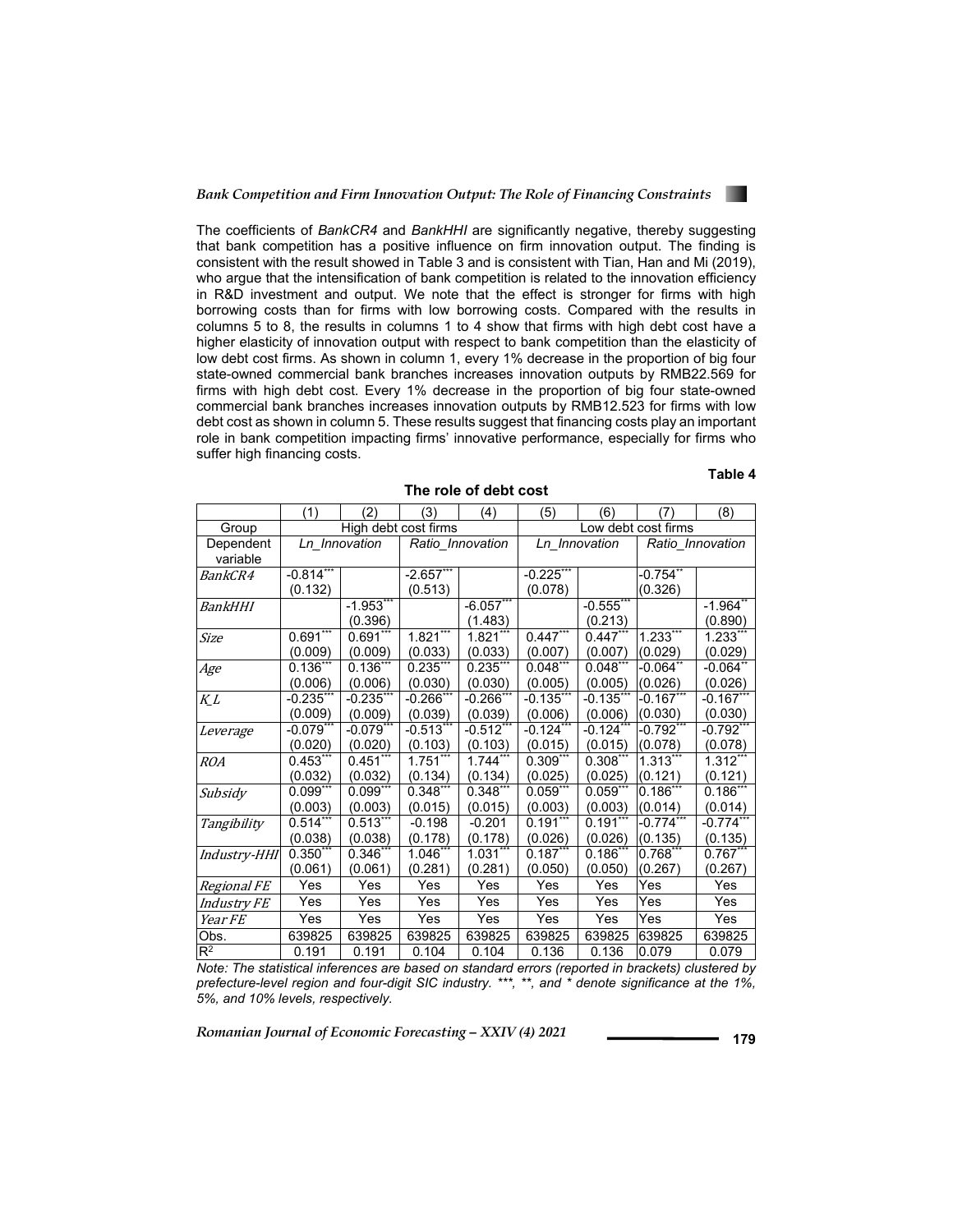A possible explanation is that small banks are more willing to provide lower cost loans to firms than large banks in a competitive lending market (Lian, 2018; Li, Fu, Wen, and Chang, 2020), which is conducive to firm innovation. However, some studies argue that increased bank competition increases the external financing costs of firms (Fungáčová, Shamshur, and Weill, 2017).

### *5.3. The role of firm age in bank competition affecting innovation output*

Firms' age provides information about the firms' entry into the market and adjusts the relationship between knowledge maturity and innovation activity. There are two opposite views about the effect of firm age on innovation. Some people argue that old firms are prone to innovate due to the accumulation of knowledge. Others suggest that old firms are less likely to innovate than young firms, since old firms tend to develop a routine. The benefits of R&D expenditures of young firms to firm development are higher than those of old firms (Coad, Segarra, and Teruel, 2016). Young firms can use new knowledge better than old ones (Messeni Petruzzelli, Ardito, and Savino, 2018; Petruzzelli, Ardito, and Savino, 2018). Young firms are effective in transforming R&D into product innovation, while old firms are more effective in translating technological acquisitions into process innovation (Pellegrino and Piva, 2019).

The regressions interpret the potential effect of firms' entry on innovation output, since the time for firms to enter the market may affect their external financing and innovation ability. Therefore, we check whether the effects of bank competition on innovation output differed between old firms and young firms. Specifically, we define firms with no more than 6 years of establishment as young firms and the others as old firms. Note that the median operating life of the sample enterprises is 6 years. Table 5 reports the results.

The coefficients of *BankCR4* and *BankHHI* are significantly negative, which imply that bank competition improves firm innovation output and the effect varies with different firms' age. Specifically, the coefficients of *BankCR4* and *BankHHI* have higher absolute values for young firms than for old firms and reveal that firm innovation is more driven by the increase in firms' entry. Young firms have a higher elasticity of innovation with respect to bank competition than the elasticity of old firms, which aligns with the view that young firms have few opportunities to accumulate internal funds than old firms and thus rely more on external financing.

**The role of firm age** 

#### **Table 5**

|                       | (1)           | (2)         | (3)              | (4)                    | (5)           | (6)         | $\mathcal{L}$    | (8)                      |
|-----------------------|---------------|-------------|------------------|------------------------|---------------|-------------|------------------|--------------------------|
| Group                 |               |             | Young firms      |                        | Old firms     |             |                  |                          |
| Dependent<br>variable | Ln Innovation |             | Ratio Innovation |                        | Ln Innovation |             | Ratio Innovation |                          |
| BankCR4               | $-0.604***$   |             | $-2.086***$      |                        | $-0.527***$   |             | $-1.696***$      |                          |
|                       | (0.116)       |             | (0.476)          |                        | (0.108)       |             | (0.421)          |                          |
| <b>BankHHI</b>        |               | $-1.464***$ |                  | $-5.237***$            |               | $-1.315***$ |                  | $-3.747***$              |
|                       |               | (0.346)     |                  | (1.296)                |               | (0.305)     |                  | (1.221)                  |
| Size                  | $0.427***$    | $0.427***$  | $1.222***$       | $1.222$ <sup>***</sup> | $0.698***$    | $0.698***$  | $1.827***$       | $1.827***$               |
|                       | (0.007)       | (0.007)     | (0.032)          | (0.032)                | (0.008)       | (0.008)     | (0.031)          | (0.031)                  |
| Age                   | 0.001         | 0.001       | $-0.138***$      | $-0.139***$            | $0.244***$    | $0.244***$  | $0.411***$       | $0.41\overline{1^{***}}$ |
|                       | (0.006)       | (0.006)     | (0.034)          | (0.034)                | (0.010)       | (0.010)     | (0.044)          | (0.044)                  |
| $K_L$                 | $-0.137***$   | $-0.137***$ | $-0.179$ **      | $-0.179***$            | $-0.203***$   | $-0.203***$ | $-0.183***$      | $-0.183***$              |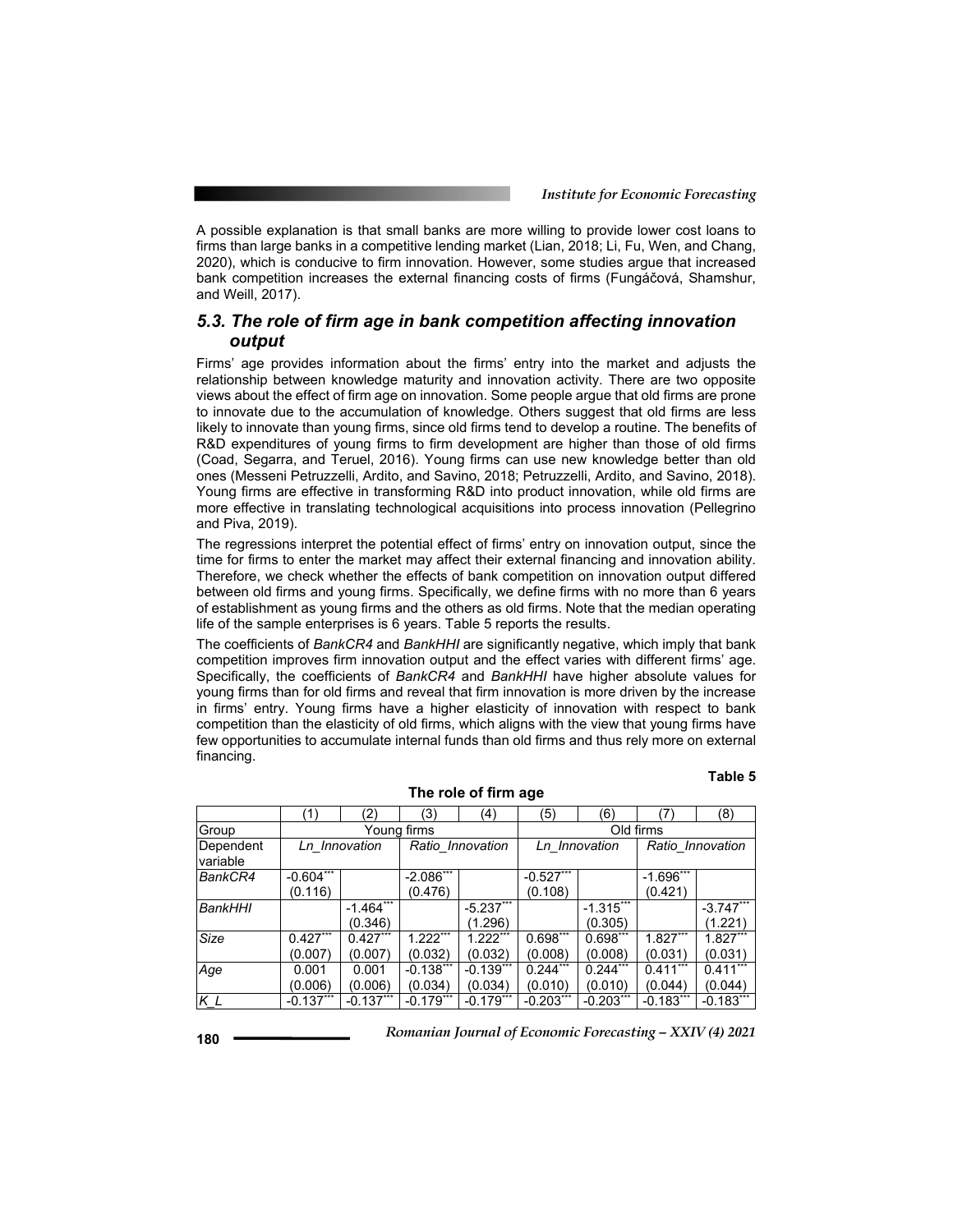*Bank Competition and Firm Innovation Output: The Role of Financing Constraints* 



|                    | (1)         | (2)         | (3)          | (4)         | (5)          | (6)         | (7)                    | (8)         |
|--------------------|-------------|-------------|--------------|-------------|--------------|-------------|------------------------|-------------|
|                    | (0.007)     | (0.007)     | (0.036)      | (0.036)     | (0.008)      | (0.008)     | (0.035)                | (0.035)     |
| Leverage           | $-0.083***$ | $-0.082***$ | $-0.561$ *** | $-0.560***$ | $-0.085$ *** | $-0.085***$ | $-0.597***$            | $-0.597***$ |
|                    | (0.016)     | (0.016)     | (0.088)      | (0.088)     | (0.019)      | (0.0194)    | (0.093)                | (0.093)     |
| <b>ROA</b>         | $0.289***$  | $0.288**$   | $1.287***$   | 1.280***    | $0.498***$   | $0.496***$  | $1.777***$             | $1.774***$  |
|                    | (0.024)     | (0.024)     | (0.122)      | (0.122)     | (0.034)      | (0.034)     | (0.133)                | (0.133)     |
| Subsidy            | $0.075***$  | $0.075***$  | $0.272***$   | $0.272***$  | $0.092***$   | $0.092***$  | $0.306***$             | $0.306***$  |
|                    | (0.003)     | (0.003)     | (0.017)      | (0.017)     | (0.003)      | (0.003)     | (0.014)                | (0.014)     |
| Tangibility        | $0.196***$  | $0.196***$  | $-0.567***$  | $-0.569***$ | $0.454***$   | $0.454***$  | $-0.413$ <sup>**</sup> | $-0.413**$  |
|                    | (0.032)     | (0.032)     | (0.163)      | (0.163)     | (0.035)      | (0.035)     | (0.162)                | (0.162)     |
| Industry-HHI       | $0.225$ **  | $0.224$ **  | $0.823***$   | $0.816***$  | $0.303***$   | $0.301***$  | $0.960***$             | $0.954***$  |
|                    | (0.052)     | (0.052)     | (0.272)      | (0.272)     | (0.064)      | (0.064)     | (0.284)                | (0.284)     |
| Regional FE        | Yes         | Yes         | Yes          | Yes         | Yes          | Yes         | Yes                    | Yes         |
| <b>Industry FE</b> | Yes         | Yes         | Yes          | Yes         | Yes          | Yes         | Yes                    | Yes         |
| Year FE            | Yes         | Yes         | Yes          | Yes         | Yes          | Yes         | Yes                    | Yes         |
| Obs.               | 610527      | 610527      | 610527       | 610527      | 669123       | 669123      | 669123                 | 669123      |
| $R^2$              | 0.130       | 0.130       | 0.081        | 0.081       | 0.200        | 0.200       | 0.108                  | 0.108       |

*Note: The statistical inferences are based on standard errors (reported in brackets) clustered by prefecture-level region and four-digit SIC industry. \*\*\*, \*\*, and \* denote significance at the 1%, 5%, and 10% levels, respectively.*

The results might be explained by the fact that obtaining loans is easier in areas where bank competition is high, young firms thus are able to access bank loans easily. Old firms can have easier access to external funds, and they are expected to less respond to changes in bank competition than young firms. By contrast, young firms have shorter loan history than old firms, which decreases young firms' access to external funding from financial institutions. Due to information asymmetry problems, young firms are more likely to suffer financing constraints, which have both direct and indirect effects on firm innovation (Caggese, 2019). On the other hand, Cucculelli (2017) finds that the highly innovative activities of newly entered firms are mainly driven by the innovative tendency of the new chief executive officers.

### *5.4. The role of firm R&D expenditures in bank competition affecting innovation output*

If firm innovate more due to the decline in financial constraints and the intensified competition among banks, we should expect higher R&D expenditures and higher innovation output in which bank competition is intense. We check this notion by classifying firms relying on whether they input more R&D expenditures than their industry peers. We use firms' median of R&D expenditures ratio (*i.e*., the firms' R&D expenditures divided by its sales) to classify firms into two groups. Table 6 presents the results.

The coefficient estimates of *BankCR4* and *BankHHI* in the observations of innovation output produced by high R&D expenditures firms are negative and significant at 1% or 5% level (in columns 1 to 4), while those in the observations of innovation output generated by low R&D expenditures firms is negative (in columns 5 to 8) and significant (in column 5). The increase in bank competition is stronger for firms with higher R&D expenditures but does not have an impact on innovation output for firms with low R&D expenditures.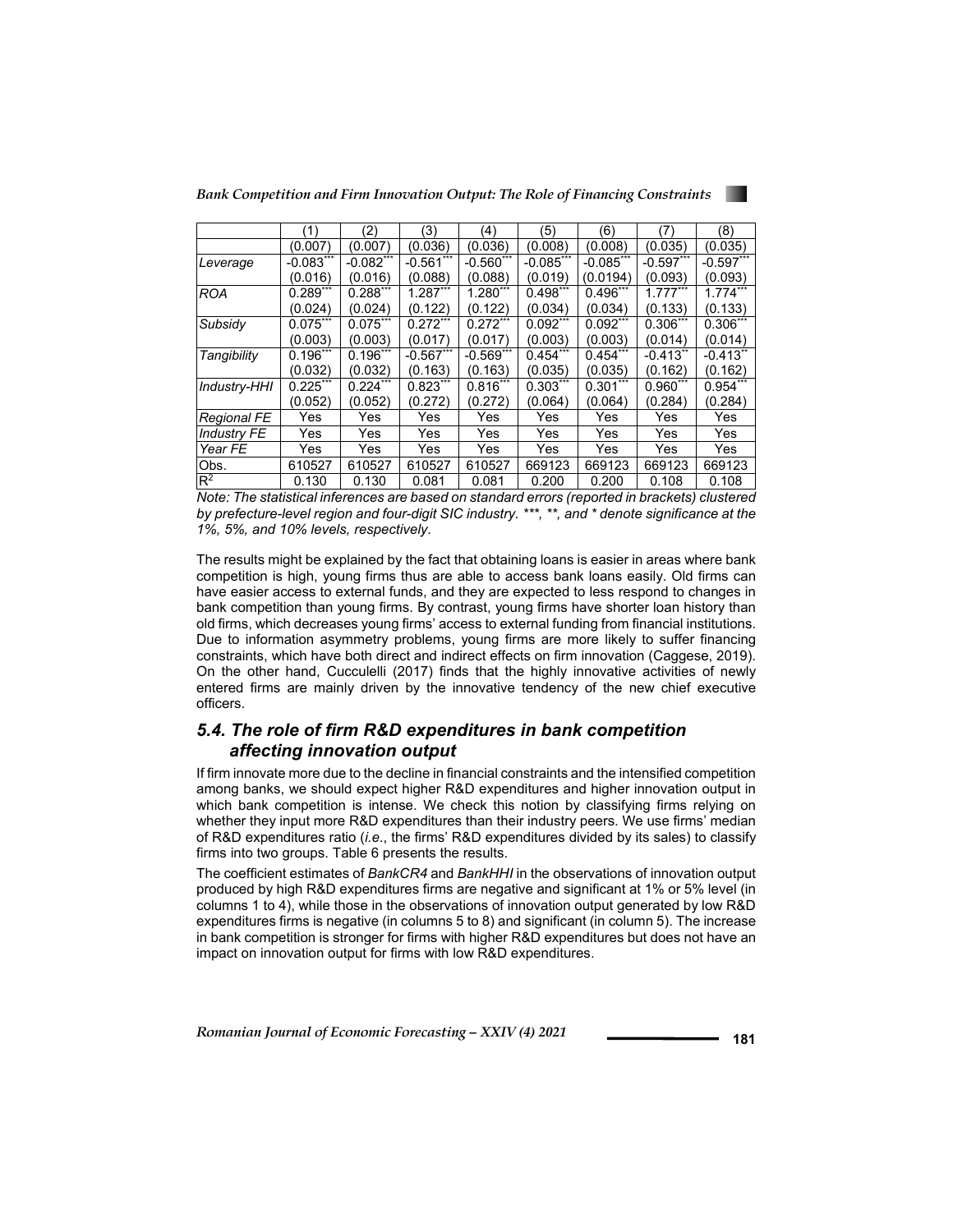#### **Table 6**

**The role of firm R&D expenditures**   $|(1)$   $|(2)$   $|(3)$   $|(4)$   $|(5)$   $|(6)$   $|(7)$   $|(8)$ Group High R&D expenditures firms Low R&D expenditures firms Dependent variable *Ln\_Innovation Ratio\_Innovation Ln\_Innovation Ratio\_Innovation BranchCR4* -0.222\*\* (0.104)  $-1.509"$ (0.536) -0.208\* (0.077) -0.416 (0.313) **BranchHHI -0.807** (0.291)  $-4.468$ (1.377)  $-0.098$ (0.198) -0.284 (0.874) *Size* 0.592\*\*\* (0.009) 0.592\* (0.009) 1.654\* (0.034) 1.654\* (0.034) 0.612 $^{\circ}$ (0.007)  $0.612*$ (0.007) 1.555\*\*\* (0.025) 1.554\* (0.025) Age 0.075<sup>\*</sup> (0.006) 0.075 (0.006) 0.038 (0.032) 0.037 (0.032) 0.123 (0.005) 0.123 (0.005) 0.165 (0.024) 0.164 (0.024) *K\_L*  $\left[-0.187\right]$ (0.009)  $-0.187$ (0.009)  $-0.293$  $(0.040)$  $-0.292$ (0.040) -0.199 $^{\circ}$ (0.006)  $-0.199"$ (0.006)  $-0.136"$ (0.02) -0.135 $^{\circ}$ (0.027) *Leverage* -0.076\*\*\* (0.018)  $-0.076"$ (0.018)  $-0.626"$ (0.094)  $-0.627$ (0.094)  $-0.113"$ (0.016)  $-0.114*$ (0.016)  $-0.572"$ (0.076)  $-0.573"$ (0.076) *ROA* 0.443\*\*\* (0.029) 0.443 (0.029) 1.764 (0.133) 1.763 (0.133)  $0.431"$ (0.028)  $0.430*$ (0.028) 1.620 (0.114) 1.621\*\*\* (0.114) *Subsidy* 0.095\*\*\* (0.003)  $0.095*$ (0.003)  $0.342*$ (0.015) 0.342\* (0.015)  $0.074**$ (0.003) 0.074\* (0.003)  $0.214*$ (0.013)  $0.214$ \*\* (0.013) *Tangibility* 0.418\*\*\*  $(0.037)$ <br> $0.221$ \*\* 0.418 (0.037) -0.051 (0.184) -0.051 (0.184) 0.375\* (0.026) 0.375\* (0.026) -0.675\* (0.123)  $-0.676^*$ (0.123) *Industry-HHI* 0.221\*\*\* (0.047)  $0.223$ (0.047)  $0.745$ \* (0.229)  $0.749*$ (0.229)  $0.426$ (0.093)  $0.426*$ (0.093) 1.689 (0.431) 1.691 (0.431) *Regional FE* Yes Yes Yes Yes Yes Yes Yes Yes *Industry FE* Yes Yes Yes Yes Yes Yes Yes Yes Year FE Yes Yes Yes Yes Yes Yes Yes Yes Obs. 766124 766124 766124 766124 513526 513526 513526 513526 R2 0.180 0.180 0.105 0.105 0.169 0.169 0.085 0.085

*Note: The statistical inferences are based on standard errors (reported in brackets) clustered by prefecture-level region and four-digit SIC industry. \*\*\*, \*\*, and \* denote significance at the 1%, 5%, and 10% levels, respectively.* 

### *5.5. Endogenous test*

In order to verify the duration of bank competition to promote firm innovation, this study puts the explanatory variables of lagging two periods and three periods into the models. Table 7 shows that the coefficients of the two-stage lag bank competition variables (*L2.BankCR4* and *L2.BankHHI*) are significantly negative, which indicates that the changes in bank competition still affect the innovation output of enterprises. The estimated coefficients of the three-stage lag bank competition variables (*L3.BankCR4* and *L3.BankHHI*) in column (1) to column (3) failed the significance tests. These results show that the influence of the change in bank competition on the innovation output of enterprises can last for two years, but the effect ceased to exist in the third year.

Relevant agencies disclose the assets data of the state-owned banks at the provincial level in China, but the data on prefecture-level cities were not disclosed. The study investigates whether the main results are robust when the asset concentration, *AssetCR4*, is used as an alternative index of bank competition. In Table 7, the estimation coefficients of *AssetCR4*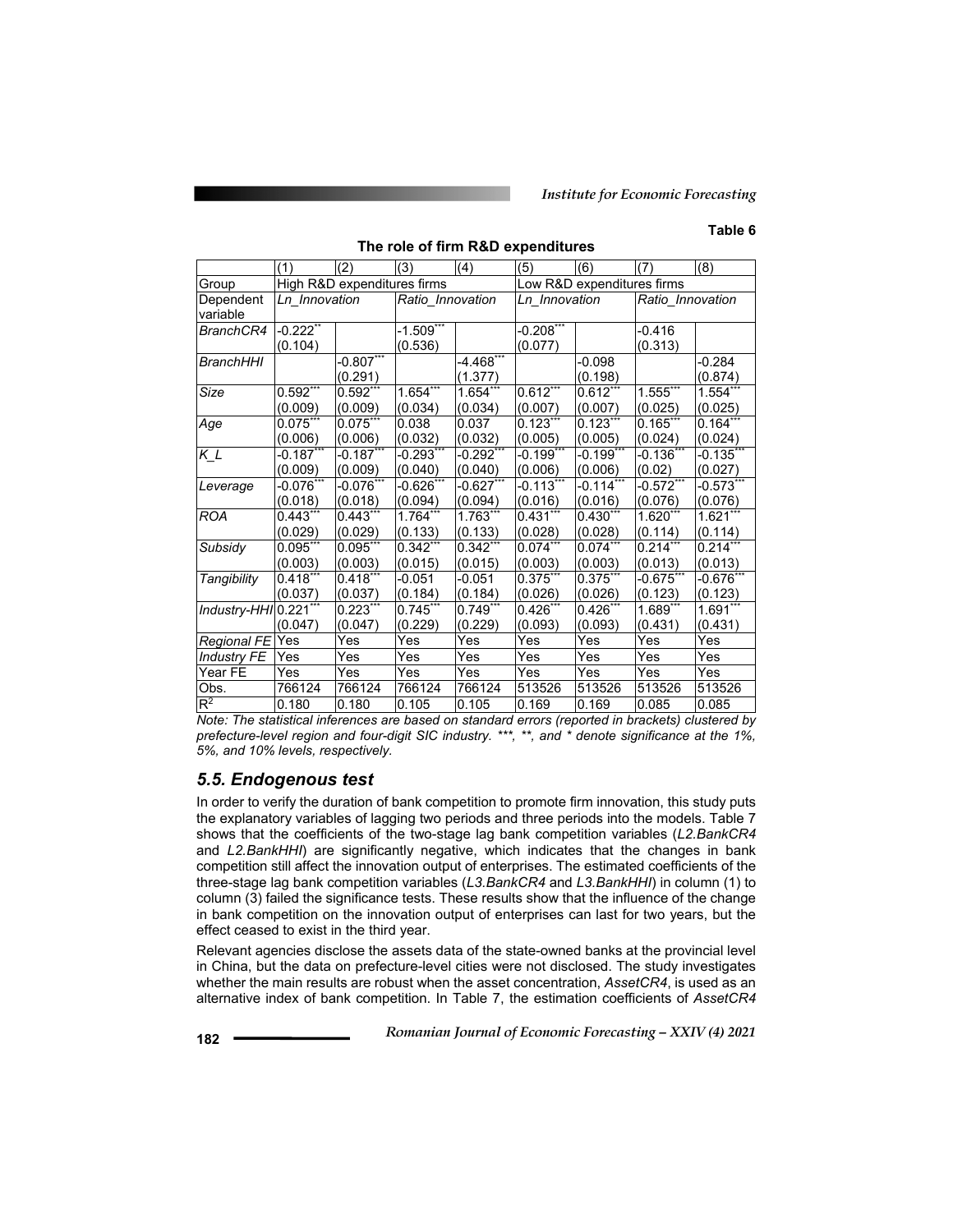

are significantly negative, which imply that intensified competition among banks will increase the innovation output of enterprises.

Moreover, this study uses the number of bank branches in each region to measure bank competition. Specifically, *Branches* is the logarithm of the number of commercial bank branches at the prefecture level. Higher value for this competition indicator suggests higher bank competition. The positive coefficients of *Branches* in columns (6) and (8) reveal that setting up branches of banks can promote firm innovation output. Thus, the number of bank branches around firms has positive effect on corporate innovation.

### **Table 7**

|                       | (1)           | (2)         | (3)              | (4)         | (5)           | (6)     | (7)              | (8)        |
|-----------------------|---------------|-------------|------------------|-------------|---------------|---------|------------------|------------|
| Dependent             | Ln Innovation |             | Ratio Innovation |             | Ln Innovation |         | Ratio Innovation |            |
| variable              |               |             |                  |             |               |         |                  |            |
| L2.BankCR4 - 0.084*** |               |             | $-0.627***$      |             |               |         |                  |            |
|                       | (0.041)       |             | (0.204)          |             |               |         |                  |            |
| $L3.BankCR4-0.041$    |               |             | 0.257            |             |               |         |                  |            |
|                       | (0.042)       |             | (0.181)          |             |               |         |                  |            |
| L2.BankHHI            |               | $-0.449***$ |                  | $-1.769***$ |               |         |                  |            |
|                       |               | (0.067)     |                  | (0.313)     |               |         |                  |            |
| L3.BankHHI            |               | 0.061       |                  | $0.528^{*}$ |               |         |                  |            |
|                       |               | (0.059)     |                  | (0.285)     |               |         |                  |            |
| AssetCR4              |               |             |                  |             | $-0.786***$   |         | $-2.719***$      |            |
|                       |               |             |                  |             | (0.123)       |         | (0.690)          |            |
| <b>Branches</b>       |               |             |                  |             |               | 0.069   |                  | $0.202***$ |
|                       |               |             |                  |             |               | (0.009) |                  | (0.042)    |
| Obs.                  | 756022        | 756022      | 756022           | 756022      | 1279650       | 1279650 | 1279650          | 1279650    |
| $R^2$                 | 0.191         | 0.192       | 0.109            | 0.110       | 0.177         | 0.172   | 0.101            | 0.095      |

#### **Bank competition and firm innovation output**

*Note: We do not show the coefficients of control variables. The statistical inferences are based on standard errors (reported in brackets) clustered by prefecture-level region and four-digit SIC industry. \*\*\*, \*\*, and \* denote significance at the 1%, 5%, and 10% levels, respectively.* 

## **6. Heterogeneity test**

### *6.1. The role of firm size in bank competition affecting innovation output*

In order to test whether the impact of bank competition on the innovation output of firms is different among firms of different sizes, we bring the interaction terms of firm size and bank competition into the models.

As shown in Table 8, the coefficients for *BranchCR4×Medium* and *BranchHHI×Medium* are significantly negative, suggesting a higher innovation output in more competitive areas for medium-sized firms as compared to small firms. The coefficients for *BranchCR4×Large* and *BranchHHI×Large* are significantly positive, implying a low innovation output in more competitive areas for large firms as compared to small and medium-sized enterprises. These results reveal that the effect of increasing bank competition on innovation output is stronger for small and medium-sized enterprises than for large enterprises.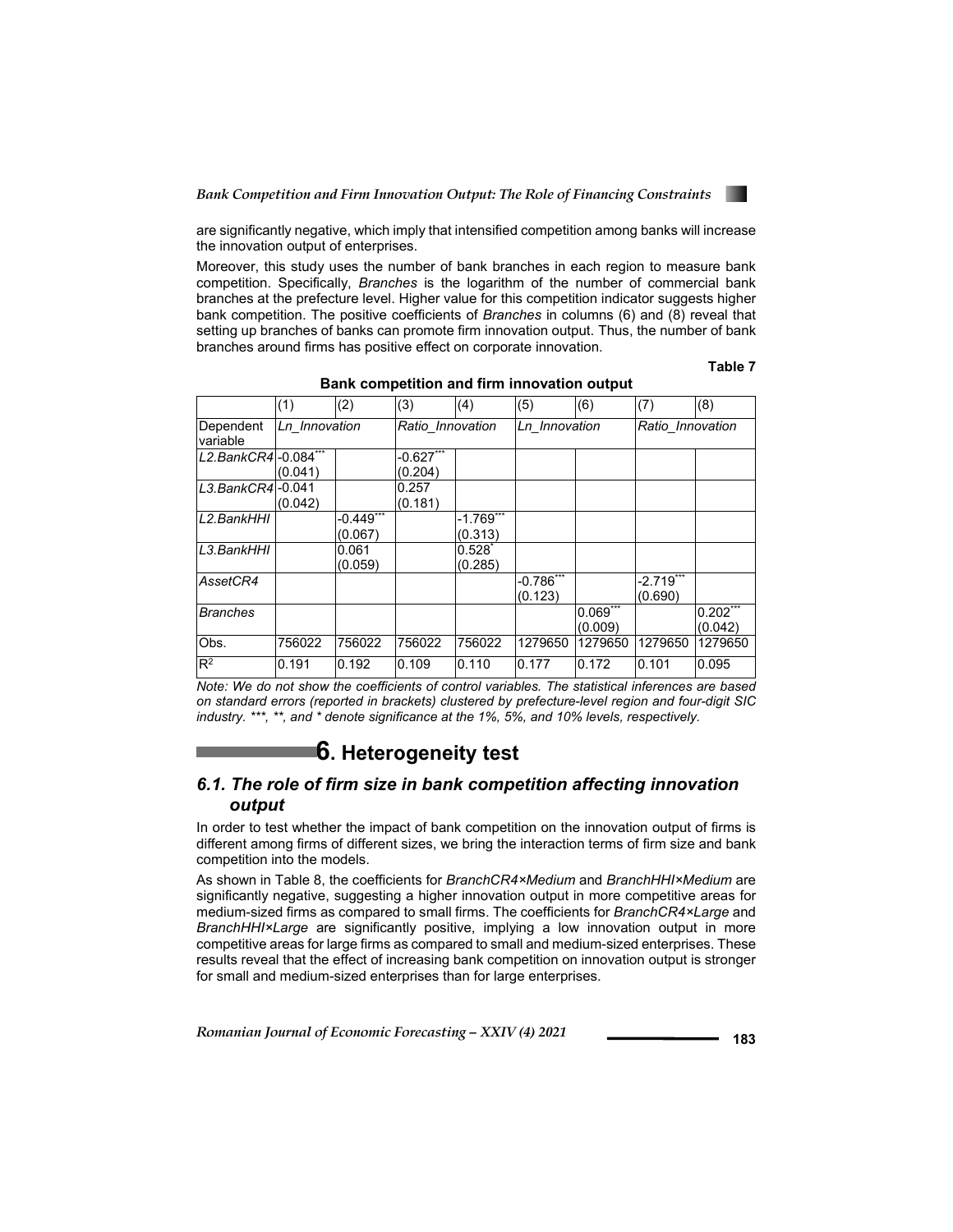#### **Table 8**

#### **The role of firm size**

|                          | (1)                    | (2)                    | (3)                    | (4)                    |  |
|--------------------------|------------------------|------------------------|------------------------|------------------------|--|
| Dependent variable       | Ln Innovation          |                        | Ratio Innovation       |                        |  |
| BranchCR4                | $-0.545***$<br>(0.109) |                        | $-1.762***$<br>(0.408) |                        |  |
| <b>BranchHHI</b>         |                        | $-1.363***$<br>(0.320) |                        | $-4.259***$<br>(1.171) |  |
| Medium                   | $0.320***$<br>(0.013)  | $0.317***$<br>(0.013)  | $0.872***$<br>(0.062)  | $0.863***$<br>(0.062)  |  |
| Large                    | $2.182***$<br>(0.053)  | $2.181***$<br>(0.053)  | $4.951***$<br>(0.211)  | 4.951***<br>(0.210)    |  |
| BranchCR4×Medium         | $-0.256***$<br>(0.068) |                        | $-0.946***$<br>(0.295) |                        |  |
| BranchCR4×Large          | $0.873***$<br>(0.289)  |                        | $3.257***$<br>(1.161)  |                        |  |
| <b>BranchHHI</b> ×Medium |                        | $-0.476***$<br>(0.187) |                        | $-1.949***$<br>(0.796) |  |
| <b>BranchHHI×Large</b>   |                        | $3.714***$<br>(0.833)  |                        | 12.88***<br>(3.313)    |  |
| Obs.                     | 1279650                | 1279650                | 1279650                | 1279650                |  |
| $R^2$                    | 0.178                  | 0.178                  | 0.095                  | 0.095                  |  |

*Note: We do not show the coefficients of control variables. The statistical inferences are based on standard errors (reported in brackets) clustered by prefecture-level region and four-digit SIC industry. \*\*\*, \*\*, and \* denote significance at the 1%, 5%, and 10% levels, respectively. Medium*  takes the value of one if a firm is medium-sized firm (assets between 40 million and 400 million *yuan) and zero otherwise. Large takes the value of one if a firm is large firm (assets over 400 million yuan) and zero otherwise. This classification standard comes from the "Statistical Method for Dividing Large, Medium and Small Enterprises (Provisional)" (Guo Tong Zi [2003] No.17).* 

### *6.2. The role of firm opacity in bank competition affecting innovation output*

Another study point is to examine whether the innovation output of enterprises with high opacity is rising when competition among banks increases. Information hypothesis argues that bank competition results in lower innovation for opaque firms, such as small firms. If the information hypothesis applies, the coefficients for the interaction terms between bank competition and firm opacity would be negative and significant. We measure the opacity of the firm by dividing the total assets of the firm by the fixed assets. The higher the index, the opaquer the enterprise is. According to the opacity level of the firm, we classify firms of the sample into three groups of equal size: low opacity firms, medium opacity firms and high opacity firms.

In columns (1) and (2) of Table 9, the coefficients of the interaction terms are significantly negative, which prove that higher innovation output in more competition areas for more opacity firms than for less opacity firms. As high transparency enterprises have easier access to funds, and they face fewer financial constraints and are less affected by bank competition than low transparency enterprises. As shown in columns (3) and (4), the coefficients for interaction terms are negative, but not significant, suggesting the role of bank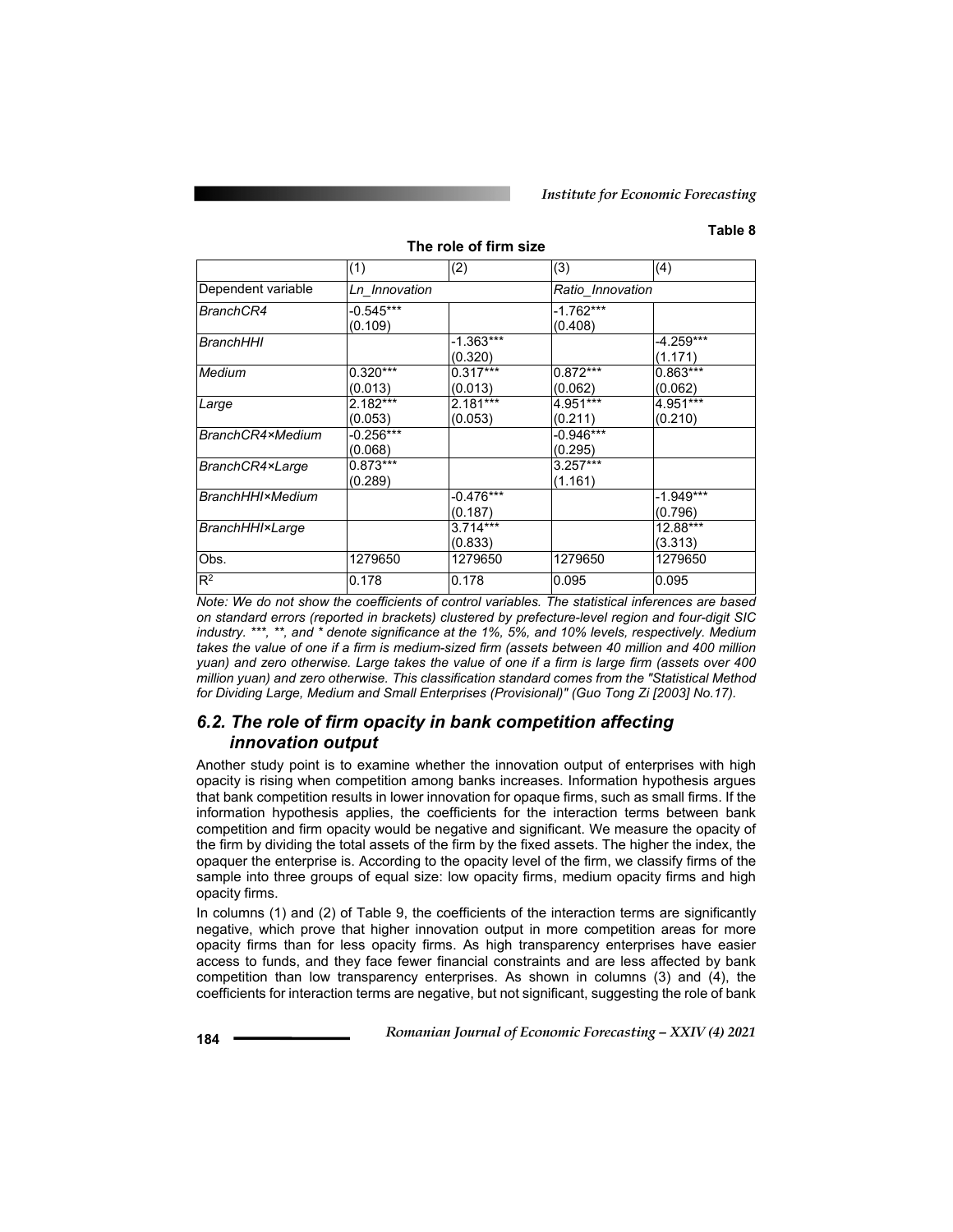

competition in promoting the innovation intensity of low-transparency enterprises needs further verification. As competition in the bank market intensifies, banks provide more loans to the opaque firms than before. These results are inconsistent with the finding of Tian and Han (2019); they argue that the innovation of low opacity firms are more sensitive to local bank competition than that of high opacity firms.

**Table 9** 

|                                                                     | (1)                           | (2)                              | (3)              | (4)         |
|---------------------------------------------------------------------|-------------------------------|----------------------------------|------------------|-------------|
| Dependent variable                                                  | Ln Innovation                 |                                  | Ratio Innovation |             |
| BranchCR4                                                           | $-0.388***$                   |                                  | $-1.544***$      |             |
|                                                                     | (0.102)                       |                                  | (0.395)          |             |
| <b>BranchHHI</b>                                                    |                               | $-0.865***$                      |                  | $-3.417***$ |
|                                                                     |                               | (0.303)                          |                  | (1.127)     |
| Opacity m                                                           | $0.256***$                    | $0.256***$                       | $0.916***$       | $0.913***$  |
|                                                                     | (0.008)                       | (0.008)                          | (0.039)          | (0.039)     |
| Opacity h                                                           | $0.420***$                    | $0.420***$                       | $1.751***$       | 1.756***    |
|                                                                     | (0.012)                       | (0.012)                          | (0.060)          | (0.059)     |
| BranchCR4×Opacity m                                                 | $-0.176***$                   |                                  | $-0.337*$        |             |
|                                                                     | (0.040)                       |                                  | (0.192)          |             |
| BranchCR4×Opacity_h                                                 | $-0.254***$                   |                                  | $-0.143$         |             |
|                                                                     | (0.050)                       |                                  | (0.252)          |             |
| BranchHHI×Opacity m                                                 |                               | $-0.390***$                      |                  | $-0.650$    |
|                                                                     |                               | (0.107)                          |                  | (0.498)     |
| BranchHHI×Opacity h                                                 |                               | -0.798***                        |                  | -0.821      |
|                                                                     |                               | (0.136)                          |                  | (0.666)     |
| Obs.                                                                | 1279650                       | 1279650                          | 1279650          | 1279650     |
| $R^2$<br>$\cdots$<br>$\mathbf{1} \mathbf{1} \mathbf{1}$<br>$\cdots$ | 0.126<br>$\sim$ $\sim$ $\sim$ | 0.126<br>$\cdot$ $\cdot$ $\cdot$ | 0.080<br>.       | 0.080       |

**The role of firm opacity** 

*Note*: We do not show the coefficients of control variables. The statistical inferences are based on standard errors (reported in brackets) clustered by prefecture-level region and four-digit SIC industry. \*\*\*, \*\*, and \* denote significance at the 1%, 5%, and 10% levels, respectively. *Opacity\_m* takes the value of one if the firm belongs to medium opacity firms and zero otherwise. *Opacity\_h* takes the value of one if the firm belongs to high opacity firms and zero otherwise.

## **7. Conclusions**

In this study, we use a cross-prefecture-level regions sample of firms from China over the period 1998 to 2011 and investigate the effect on firm innovation of the changes in branches market shares resulted from bank competition. We find a positive relation between bank competition and firm innovation output. Specifically, the effect is stronger for firms with high dependence on financing, high financing cost, and short time since establishment. As expected, dependence on external finance and borrowing costs are underlying mechanisms via which bank competition impacts firms' innovation performance. The decline in market share of state-owned banks and the establishment of banks branches increase the innovation output of enterprises. The influence is driven by small enterprises, opaque enterprises and enterprises with large R&D investment. These results reveal that firms facing severe financing constraints benefit more from bank competition than firms that have easier access to funds. Similarly, Lian (2018) find that the effect of bank competition on firms facing more financial constraints is higher than that of firms with less financial constraints.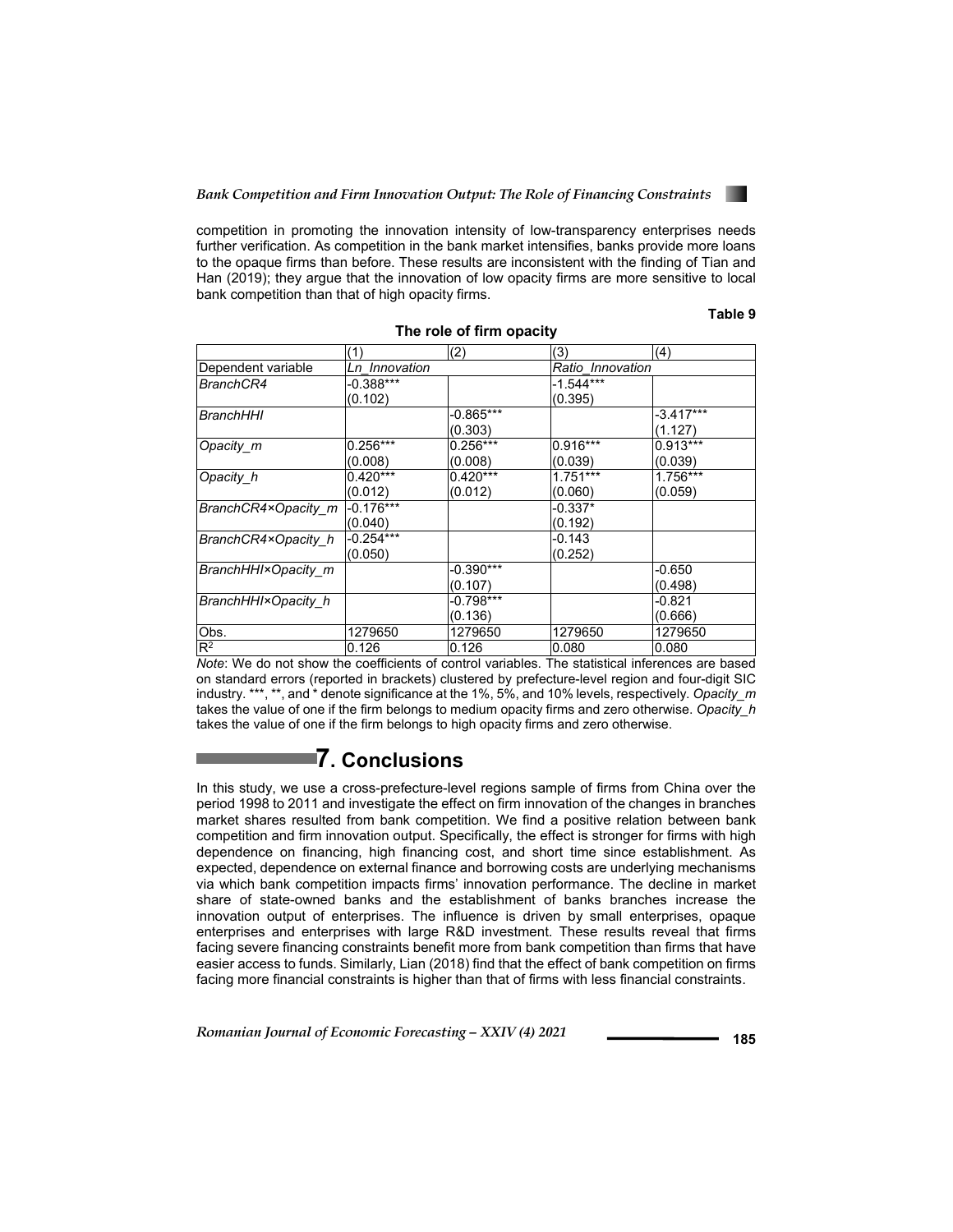*Institute for Economic Forecasting*

These conclusions have important policy implications, especially for the current slowing down of economic growth in the developing countries. Bank competition expands access to credit for these firms and alleviates their financing constraints, which promotes firms to invest in innovation projects. Moreover, the high non-performing loan ratio of state-owned banks, which still dominate China's financial market, is a thorny issue (Berger, Hasan, and Zhou, 2009). Therefore, promoting bank competition is a prerequisite to increasing firm innovation and reducing credit discrimination at both macro and micro levels. First, it strengthens the competition among banks and reduces the operating threshold and industry barriers of small and medium-sized financial institutions. Secondly, building a fair business environment is the institutional guarantee to improve enterprise's willingness and ability to innovate, which requires strengthening the transparency of enterprise information and the construction of the rule of law, and eliminating the unfair treatment of small and micro enterprises and private enterprises in the financing market.

In addition, state ownership may result in low innovation performance as a result of debt guarantee and inefficient incentive mechanism, suggesting that the effect of state ownership on credit allocation and firm innovation may be a new research issue.

## **Acknowledgement**

The work is supported by the Humanities and Social Science project of Ministry of Education of China [grant number 20YJC790079], the Chongqing Social Science Planning Project [grant number 2021NDQN38], the Fundamental Research Funds for the Central Universities [grant number SWU2109310], and the Chongqing Technology and Business University High-level Talent Project [grant number 2155048].

## **References**

- Aghion, P. *et al.*, 2005. Competition and innovation: An inverted-U relationship. *The Quarterly Journal of Economics,* 120(2), pp. 701-728.
- Aghion, P., Van Reenen, J. and Zingales, L., 2013. Innovation and institutional ownership. *American Economic Review,* 103(1), pp. 277-304.
- Amore, M. D., Schneider, C. and Žaldokas, A., 2013. Credit supply and corporate innovation. *Journal of Financial Economics,* 109(3), pp. 835-855.
- Antonia, M.-G., Domingo, G.-P.-d.-L. and Howard, V. A., 2016. Financing constraints and SME innovation during economic crises. *Academia Revista Latinoamericana de Administración,* 29(1), pp. 84-106.
- Archibugi, D. and Sirilli, G., 2000. The Direct Measurement of Technological Innovation in Business. *International Conference on Innovation and Enterprise: Statistics and Indicators*, pp. 1-2.
- Beck, T. *et al.*, 2006. The determinants of financing obstacles. *Journal of International Money and Finance,* 25(6), pp. 932-952.
- Berger, A. and Udell, G., 2002. Small business credit availability and relationship lending: The importance of bank organisational structure. *Economic Journal,* 112(477), pp. 32-53.
- Berger, A. N., Hasan, I. and Zhou, M., 2009. Bank ownership and efficiency in China: What will happen in the world's largest nation? *Journal of Banking & Finance,* 33(1), pp. 113-130.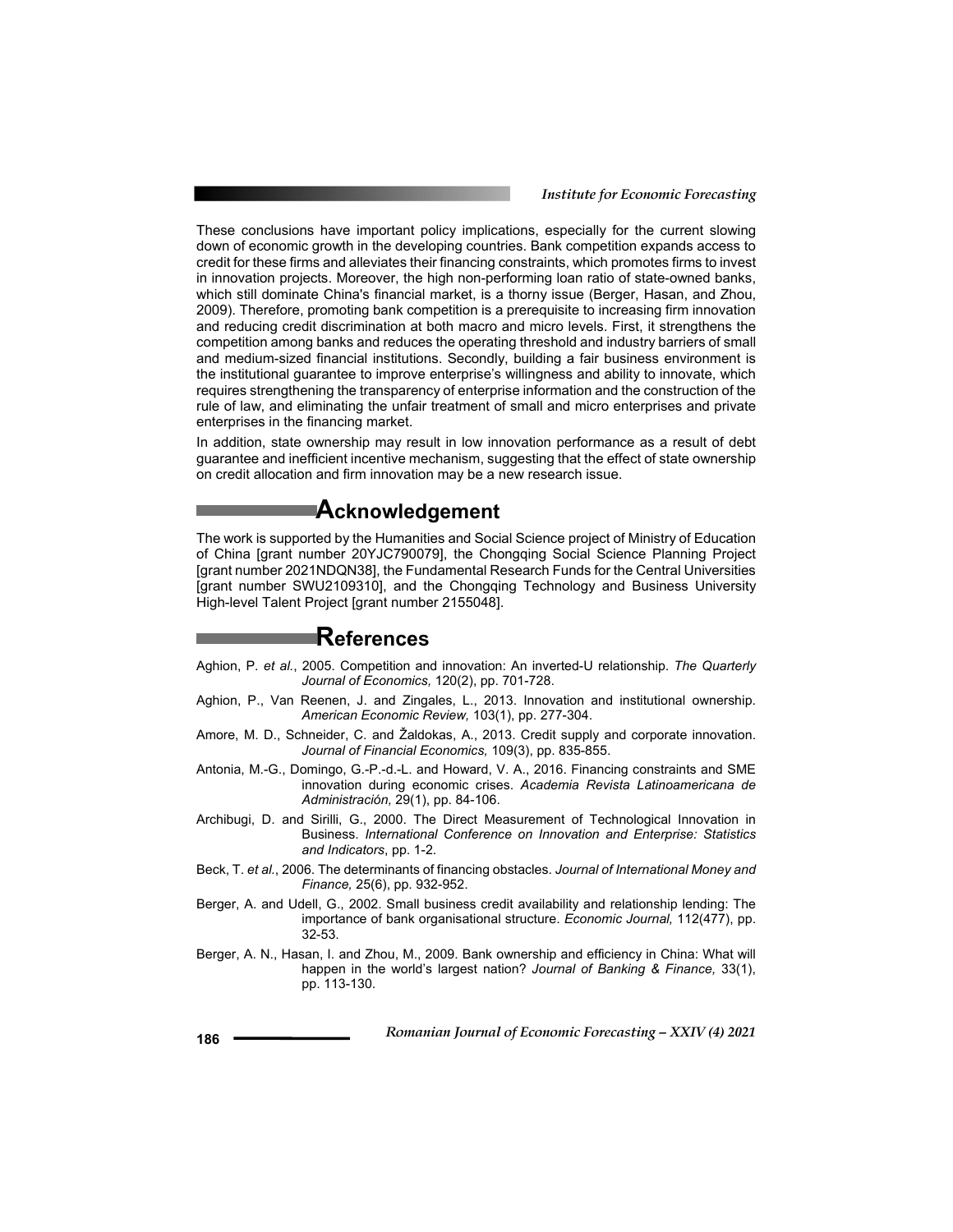

- Bertrand, M., Antoinette, S. and David, T., 2007. Banking deregulation and industry structure: Evidence from the French banking reforms of 1985. *The Journal of Finance,* 62(2), pp. 597-628.
- Brown, J. R., Martinsson, G. and Petersen, B. C., 2013. Law, Stock Markets, and Innovation. *The Journal of Finance,* 68(4), pp. 1517-1549.
- Caggese, A., 2019. Financing Constraints. Radical versus Incremental Innovation, and Aggregate Productivity. *American Economic Journal: Macroeconomics,* 11(2), pp. 275-309.
- Carlson, M. and Mitchener, K. J., 2006. Branch Banking, Bank Competition, and Financial Stability. *Journal of Money Credit & Banking,* 38(5), pp. 1293-1328.
- Carlson, M. and Mitchener, K. J., 2009. Branch banking as a device for discipline: Competition and bank survivorship during the Great Depression. *Journal of Political Economy,* 117(2), pp. 165-210.
- Coad, A., Segarra, A. and Teruel, M., 2016. Innovation and firm growth: Does firm age play a role? *Research Policy,* 45(2), pp. 387-400.
- Cornaggia, J. *et al.*, 2015. Does banking competition affect innovation? *Journal of Financial Economics,* 115(1), pp. 189-209.
- Cucculelli, M., 2017. Firm age and the probability of product innovation. Do CEO tenure and product tenure matter? *Journal of Evolutionary Economics,* 28(1), pp. 153-179.
- Degl'Innocenti, M., Mishra, T. and Wolfe, S., 2017. Branching, lending and competition in Italian banking. *The European Journal of Finance,* 24(3), pp. 208-230.
- Duchin, R., Ozbas, O. and Sensoy, B. A., 2010. Costly external finance, corporate investment, and the subprime mortgage credit crisis. *Journal of Financial Economics,* 97(3), pp. 418-435.
- Fungáčová, Z., Shamshur, A. and Weill, L., 2017. Does bank competition reduce cost of credit? Cross-country evidence from Europe. *Journal of Banking & Finance,* 83(10), pp.104-120.
- Giebel, M. and Kraft, K., 2019. External Financing Constraints and Firm Innovation. *Journal of Industrial Economics,* 67(1), pp. 91-126.
- González, V. M. and González, F., 2014. Banking liberalization and firms' debt structure: International evidence. *International Review of Economics & Finance,* 29(1), pp. 466-482.
- Greenwood, J. and Jovanovic, B., 1990. Financial development, growth, and the distribution of income. *Journal of political Economy,* 98(5), pp. 1076-1107.
- Guariglia, A. and Liu, P., 2014. To what extent do financing constraints affect Chinese firms' innovation activities? *International Review of Financial Analysis,* 36, pp. 223-240.
- Heddergott, D. and Laitenberger, J., 2017. A Simple Model of Banking Competition With Bank Size Heterogeneity and Lending Spillovers. *Economic Notes,* 46(2), pp. 381-404.
- Hu, A. G. Z., Zhang, P. and Zhao, L., 2017. China as number one? Evidence from China's most recent patenting surge. *Journal of Development Economics,* 124, pp. 107-119.
- Kim, S., Lee, H. and Kim, J., 2016. Divergent effects of external financing on technology innovation activity: Korean evidence. *Technological Forecasting and Social Change,* 106, pp. 22-30.